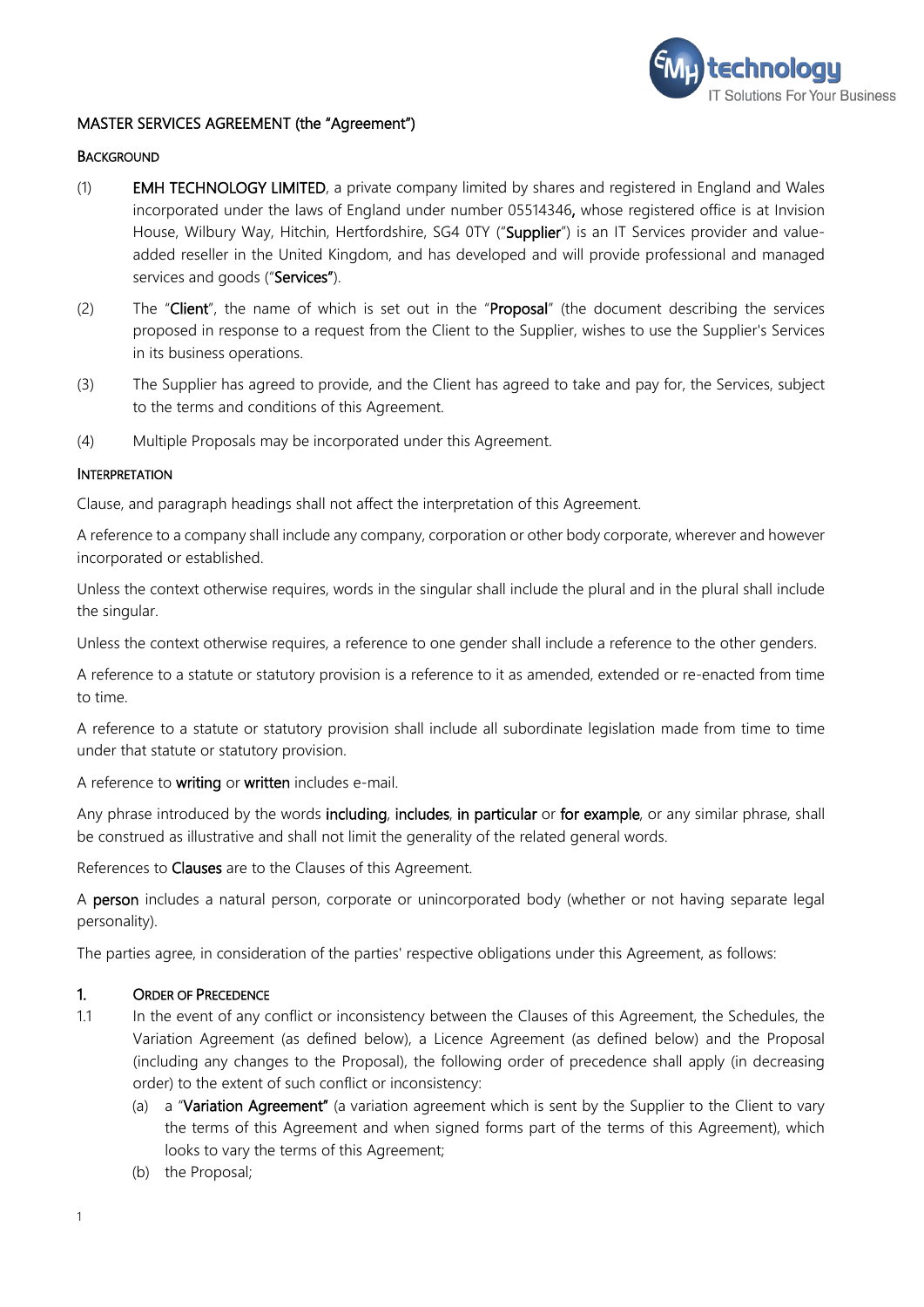

- (c) a "Licence Agreement" (a licence agreement that may have to be entered into by the Supplier and/or the Client in respect of Third Party Services (as defined in Clause [15.1\)](#page-9-0) used, which such terms shall be agreed between the parties) and CSP Agreement (as defined in Claus[e 3.1\(](#page-2-0) to the extent applicable to the Services;
- (d) the Schedules to this Agreement; and
- (e) the Clauses in this Agreement.

# 2. SUPPLY OF SERVICES

- 2.1 Commencing on the date the applicable Proposal is signed or such date as mutually agreed between the parties (the "Commencement Date"), the Supplier shall perform the Services as set out in the Proposal in accordance with this Agreement. In supplying the Services, the Supplier agrees that:
	- (a) it shall supply the Services to the Client in accordance with the agreed Proposal in all material respects;
	- (b) it shall determine where the location of the Services shall be delivered unless agreed to in the relevant Proposal;
	- (c) it shall use commercially reasonable endeavours to meet any performance timelines specified under a Proposal but any such timelines shall be estimates only and time shall not be of the essence for the performance of the Services;
	- (d) the Services will be provided using reasonable care and skill; and
	- (e) it will comply with all applicable laws, statutes, regulations from time to time in force.
- 2.2 Where the Services include the supply of Goods (as defined in Schedule 3), the provisions of Schedule 3 shall apply.
- 2.3 The Supplier does not and cannot control the flow of data to or from its network and other portions of the internet. Such flow depends in large part on the performance of internet Services provided or controlled by third parties. At times, actions or omissions of such third parties can impair or disrupt connections to the internet (or portions thereof). Whilst the Supplier will use reasonable efforts to take all actions it deems appropriate to remedy and avoid such events, the Supplier cannot guarantee that such events will not occur. Accordingly, the Supplier disclaims any and all liability resulting from or related to such events.
- 2.4 The Client acknowledges that certain conditions outside of the Supplier's control may adversely impact the ability of the Supplier to perform functions of the Services. Examples of such conditions include but are not limited to:
	- (a) failure of Client hardware, software or operating system;
	- (b) partial or full failure of third-party Services; or
	- (c) network connectivity issues concerning the Supplier's platform or third party servers.
- 2.5 Either party may request changes to any Proposal (in each case, a "Change Request"). Any Change Request shall be made in writing (including email) and sent to the Client Representative (as defined in Clause [13.4\)](#page-8-0) or Supplier Representative (as defined in Clause [13.4\)](#page-8-0), as appropriate and shall set out the change in sufficient detail so as to enable the other party to make a proper assessment of such change. Any agreed to changes shall continue to be subject to this Agreement.
- 2.6 Neither party shall be required to accept any Change Request made by the other party and shall not be bound by the Change Request unless it has been agreed in writing as set out above.

# 3. CLIENT'S OBLIGATIONS

- 3.1 The Client shall:
	- (a) co-operate with the Supplier in all matters relating to the Services;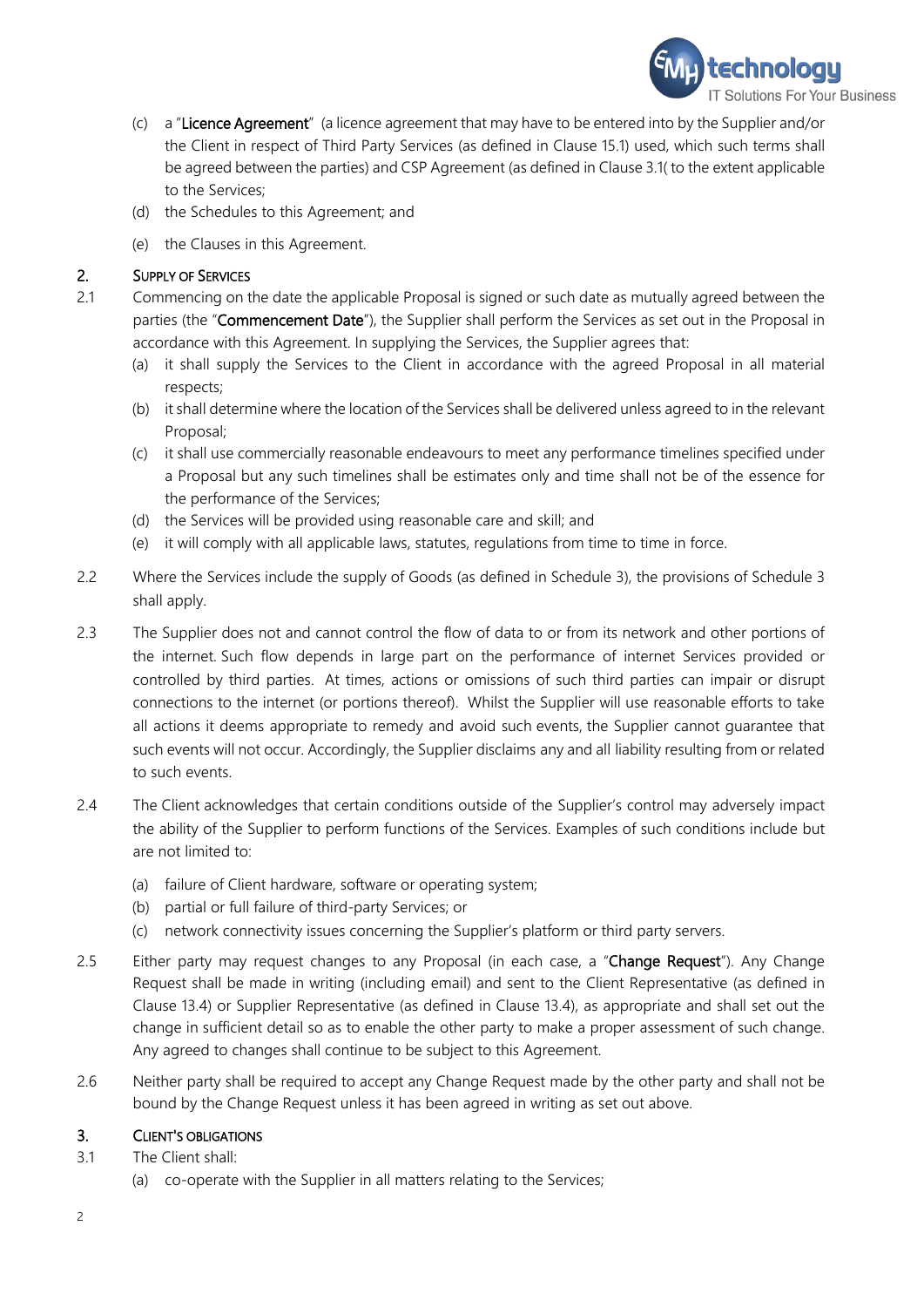

- (b) provide the Supplier with access to appropriate members of the Client's staff and equipment, (including enabling logons and/or passwords) as such access is reasonably requested by the Supplier, in order for the Supplier to perform the Services;
- (c) provide such information, documentation and data as the Supplier may reasonably request in order for the Supplier to perform the Services in a timely manner;
- (d) use the Services only for lawful purposes and in accordance with this Agreement and not store, distribute or transmit any material through the Services that:
	- (i) is unlawful, harmful, threatening, defamatory, obscene, harassing or racially or ethnically offensive;
	- (ii) facilitates illegal activity;
	- (iii) depicts sexually explicit images; and/or
	- (iv) promotes unlawful violence, discrimination based on race, gender, age, disability, sexual orientation, religion and belief, gender reassignment, or any other illegal activities.
- (e) shall remain responsible for the use of the Services under its control, including any use by third parties that the Client has authorised to use the Services.
- (f) shall not provide the Services to third parties without the prior written consent of the Supplier.
- (g) ensure it has suitable licences in place for any third party software required (which is not issued by the Supplier) to allow the Supplier and its subcontractors full use in relation to the Services provided;
- (h) keep secure from third parties any passwords issued to the Client by the Supplier;
- (i) fully virus-check all data supplied to the Supplier pursuant to this Agreement;
- (j) permit the Supplier to install the current version of software required to provide the Services from time to time when upgrades or fixes occur and to provide a reasonable level of assistance in implementation and testing;
- (k) maintain and allow the Supplier continuous exclusive global admin access unless set out in the Proposal to the Client's relevant Microsoft cloud Services portals for the duration of this Agreement;
- (l) agree that if, in the course of performing the Services, it is necessary or desirable for the Supplier to access or use any Client owned equipment, Client software or Client data (or which is in the possession of the Client) then it shall where it is able to under the terms of its existing licences grant to Supplier a nonexclusive, royalty free licence, during the term of the Agreement to use the same solely for the purpose of delivering the Services;
- (m) appoint designated primary contacts who manage any escalation and who shall be the key personnel for the Supplier to co-ordinate with. Further the Client warrants that the designated primary contacts shall have sufficient authority to give instructions on behalf of the Client (including but not limited to adding additional Services) which shall be binding upon the Client if such instructions are agreed by the Supplier;
- <span id="page-2-0"></span>(n) (for procurement of Microsoft products only) adhere to the CSP customer agreement ("CSP Agreement") and Schedule 2, which is a direct agreement between Client and Microsoft and is a condition of Cloud Solution Provider Program that the Client enters into this agreement, the terms of which are found at<https://www.microsoft.com/licensing/docs/customeragreement> and which may be updated from time to time;
- (o) where a Microsoft Cloud service is deployed / utilised within the project (Azure, Enterprise Mobility Suite, Operations Management Suite or Microsoft 365) the Supplier will be assigned to the cloud subscription/s as the Digital Partner of Record and or Claiming Partner of Record) for a minimum of twelve (12) months from project completion date;
- (p) adhere to the dates and/ or times scheduled for provision of Services by the Supplier to the Client as stated in the applicable Proposal or otherwise agreed between the parties in writing. In the event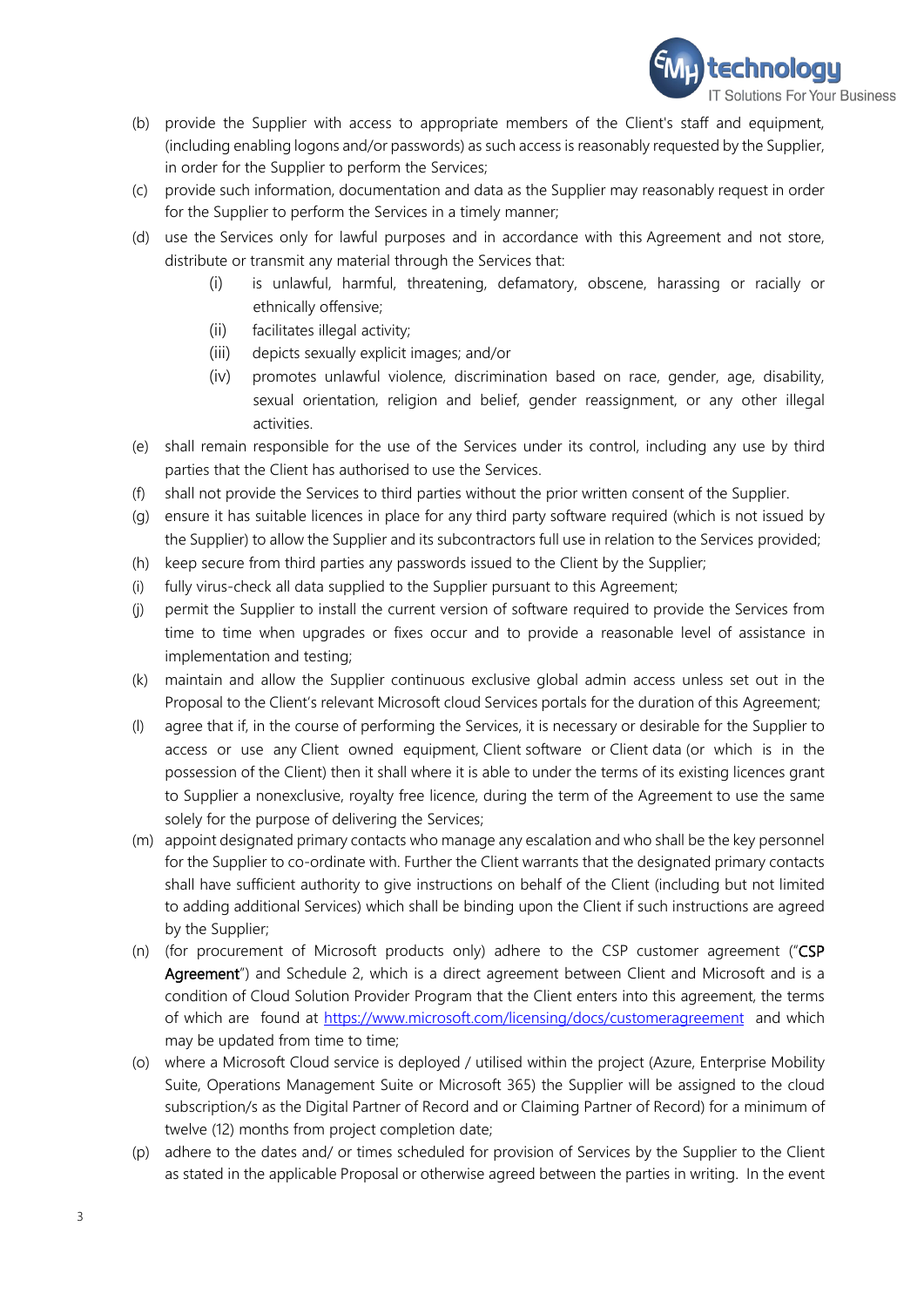

the Client wishes to reschedule or cancel the dates and/or times for the provision of Services (which also includes failing to attend any meetings), the Supplier may charge a reasonable fee based on their standard rate to take into account time already allocated. As a result of such rescheduling or cancellation, the Supplier may extend any performance timelines specified under a Proposal.

- 3.2 If the Supplier considers that the Client is not, or may not, be complying with any of the Client's obligations, it shall be entitled to rely on this as relieving the Supplier's performance under this Agreement if the Supplier, promptly after the actual or potential non-compliance has come to its attention, has notified details of it to the Client in writing.
- 3.3 The Client agrees and acknowledges the terms of the applicable Licence Agreements (which shall be set out in the applicable Proposal or as notified by the Supplier to the Client from time to time) and the terms of the CSP Agreement shall form part of this Agreement. [For the avoidance of doubt, you shall give express authority to the Supplier to agree and accept any Licence Agreements which need to be accepted in order that the Supplier may fulfil the Services and to provide such Third Party Services and you shall not hold the Supplier liable for any loss or damage caused by accepting such Licence Agreements on behalf of the Client]. In the event the applicable Licence Agreements and/or the CSP Agreement is not applicable to the Services being received or delivered by the Supplier to the Client under this Agreement, such agreements shall not apply.

### 4. SUPPLIER'S OBLIGATIONS

- 4.1 The Supplier warrants that the Services will be performed with reasonable skill and care and that it will be provided in accordance with the Proposal and this Agreement. For the avoidance of any doubt, where the Services include the provision of Goods, Schedule 3 shall apply.
- 4.2 The warranty in Clause 4.1 shall not apply to the extent of any non-conformance that is caused by use of the Services contrary to the Supplier's instructions.
- 4.3 If the Services do not conform with the warranty in Clause 4.1, the Supplier shall, at its expense, use commercially reasonable endeavours to correct any such non-conformance promptly, or provide the Client with an alternative means of accomplishing the desired performance.
- 4.4 This Agreement shall not prevent either party from entering into similar Agreements with third parties, or from commissioning, engaging, independently developing, using, selling or licensing materials, products or Services that are similar to those provided under this Agreement.
- 4.5 The Supplier shall:
	- (a) staff the Supplier support desk with a team of skilled individuals (whether subcontracted or not);
	- (b) maintain a team skilled in the platform and with knowledge of the code developed to deliver the solution;
	- (c) undertake regular communication with the Client regarding its service needs;
	- (d) be a bona fide licensed user of all third party software and of the Supplier's software;
	- (e) notify the Client promptly if the Supplier is unable to comply with any of the terms of this Agreement, any Licence Agreement or the CSP Agreement;
	- (f) use commercially reasonable endeavours to follow the instructions of the Client;
	- (g) provide the Client with all necessary co-operation in relation to this Agreement;
	- (h) comply with all applicable laws and regulations with respect to its activities under this Agreement; and
	- (i) carry out all other Supplier responsibilities set out in this Agreement or in any of the schedules in a timely and efficient manner.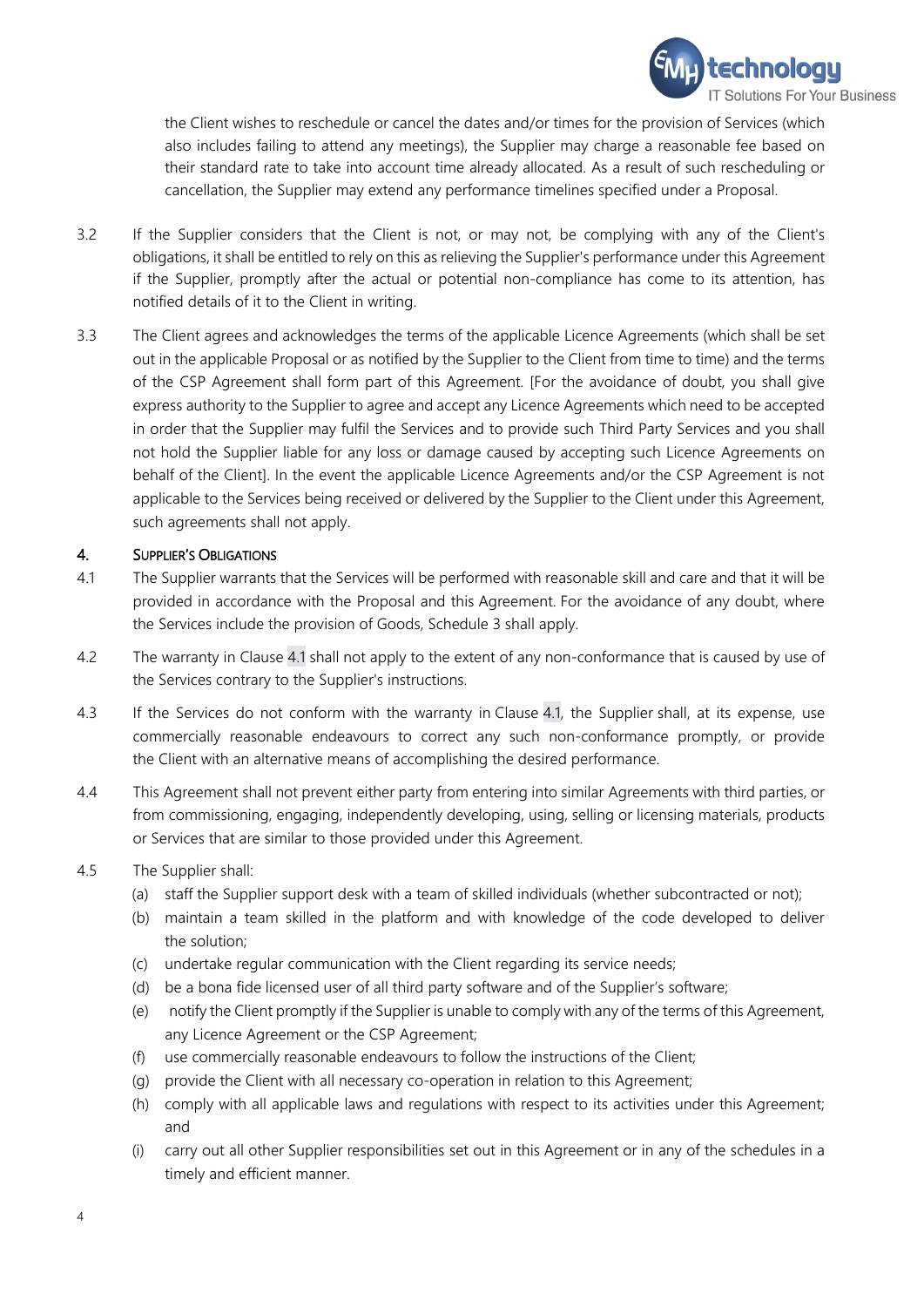

- 4.6 The Supplier shall be under no obligation to provide the Services to the Client in the following circumstances;
	- (a) providing the Services outside Normal Business Hours (being 9.00am to 5.00pm local UK time on Business Days) unless otherwise agreed between the Parties in writing;
	- (b) by providing any other Services not covered herein;
	- (c) training in use of any upgrades unless otherwise agreed by the Supplier; and
	- (d) providing the Services to the Client where such support would have been unnecessary if the Client had implemented update(s) and upgrade(s) supplied or offered to the Client pursuant to the call for technical support.

## <span id="page-4-1"></span>5. FEES

- 5.1 It is agreed that:
	- (a) the Client shall pay to the Supplier the fees, costs, or other costs in accordance with any agreed Proposal (the "Fees"). Unless otherwise agreed, the Fees are exclusive of any value added tax and travel related expenses and the costs of packaging, insurance and transport of the Goods;
	- (b) invoices will be raised in accordance with the below:
		- (i) in respect of Services (excluding Goods), invoices shall be raised in advance of the provisions of those services unless otherwise set out in the Proposal; and
		- (ii) in respect of Goods, invoices shall be raised upon delivery of the Goods unless otherwise set out in the Proposal.
	- (c) all invoices related to Services shall be payable ten (10) days from the date of invoice and for Goods, thirty (30) days from date of invoice unless otherwise set out in the Proposal and time for payment shall be of the essence under this Agreement. In the event of any undisputed invoices not being paid by the Client after given 30 days notice of any such delays, the Supplier reserves the right to suspend or terminate the Services; and
	- (d) the Supplier shall obtain the Client's approval before incurring any other costs in relation to the Services, other than costs that are stated in the applicable Proposal which are deemed to have been approved by the Client in advance and any expenses not exceeding £100 (excluding VAT) per day. The Supplier shall provide the Client, at the Client's request, with receipts for all expenses submitted for reimbursement.
- 5.2 Clause [5.3](#page-4-0) shall apply if the Services are to be provided on a time-and-materials basis. The remainder of this Clause 5 shall apply to all Fees, whether payable on a fixed price, annual or time and materials basis.
- <span id="page-4-0"></span>5.3 Where the Services are provided on a time-and-materials basis:
	- (a) the Supplier's standard hourly or daily rates are calculated on the basis of "Normal Business Hours" (being 9.00am to 5.00pm local UK time on Business Days) but, for the avoidance of doubt, shall be payable on the basis of actual time worked with the minimum price payable calculated as a fourhour half-day for onsite work and one hour for any remote work (outside of any support services);
	- (b) the Supplier shall be entitled to charge an overtime rate as specified in the Proposal for time worked outside Normal Business Hours and/or outside of any "Business Days" (a day other than Saturday, Sunday or public holiday in England when banks are open for business), unless otherwise agreed and set out in the Proposal; and
	- (c) the Supplier shall complete the relevant time recording systems to calculate the Fees for each invoice charged on a time and materials basis.
- 5.4 The Supplier shall not be obliged to provide any of the Services and/or deliver any Goods while any duly issued invoice(s) remain unpaid under any Proposal, but should the Supplier choose to continue to do so, this shall not in any way be construed as a waiver of the Supplier's rights or remedies.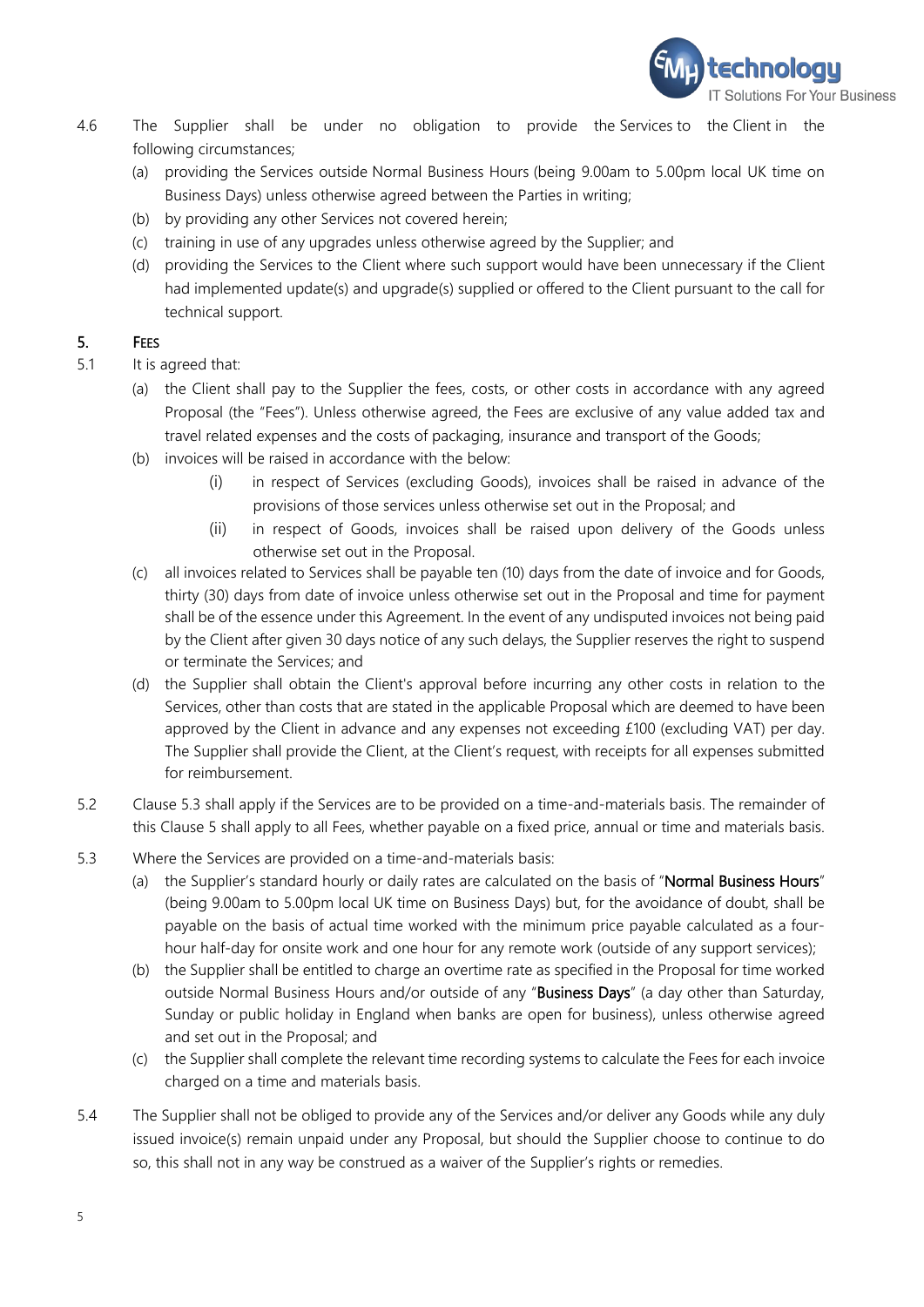

- <span id="page-5-0"></span>5.5 For the avoidance of doubt, the Supplier may increase any fees related to any Third Party Services (as defined in Clause [15\)](#page-9-1) in line with any increases imposed upon the Supplier by such third parties upon 30 days' notice.
- 5.6 Subject to Clause [5.5,](#page-5-0) the Supplier reserves the right, on giving the Client 30 days' notice, to increase the Fees once in any twelve (12) month period. If the Client does not agree with this increase, then they may terminate this Agreement upon 30 days written notice and before such price increase takes effect. If the Supplier does not receive written notice within thirty (30) days, the Client is deemed to have agreed to the amendment to the Fees.
- 5.7 Subject to paragraph [5.5,](#page-5-0) the Fees may increase on an annual basis with effect from each anniversary of the date of the Proposal in line with the percentage increase in the Retail Prices Index in the preceding 12-month period.
- 5.8 If the Client fails to pay any amount properly due and payable within such period, the Supplier shall have the right to charge interest on the overdue amount at a rate of 3 per cent per annum above Bank of England base rate, accruing on a daily basis from the due date up to the date of actual payment. In the event that the Client's procedures require that an invoice be submitted against a purchase order to enable payment, the Client shall be responsible for issuing such purchase order before the Goods and Services are provided.

#### 6. SECURITY

- 6.1 The Supplier shall ensure that appropriate safety and security systems and procedures are maintained and enforced to prevent unauthorised access or damage to any and all Services, the Supplier's system and related networks or resources and any Client data, in accordance with "Good Industry Practice" (meaning the standards that fall within the upper quartile of a skilled and experienced provider of business-critical managed Services similar or identical to the Services, having regard to factors such as the nature and size of the parties, the term, the pricing structure and any other relevant factors). For the avoidance of any doubt, the obligations under this clause shall not apply to any of the Client's networks which have not been maintained with the latest software or systems.
- 6.2 Each Party shall promptly inform the other if it suspects or uncovers any breach of security, and shall use all commercially reasonable endeavours to promptly remedy such breach.

## 7. WARRANTIES

- 7.1 Except for any warranties expressly set forth in this Agreement, in Schedule 3 and/or in the Proposal, the Services are provided on an "as is" basis, and the Client's use of the Services is at its own risk. The Supplier does not make, and hereby disclaims, any and all other express and/or implied warranties, statutory or otherwise, including, but not limited to, warranties of merchantability, fitness for a particular purpose and any warranties arising from a course of dealing, usage, or trade practice.
- 7.2 In the event that a defect, fault or impairment in the provision of the service(s) causes a service interruption and the Supplier becomes aware of this either through the Client giving notification to the Supplier of such default, fault or impairment, or as a result of the Supplier's monitoring, then the Supplier shall use its commercially reasonable endeavours to resolve that defect, fault or impairment to the extent it reasonably can.
- 7.3 If the Supplier determines in its reasonable opinion that such a defect, fault or impairment results directly or indirectly from: (i) the negligence, act, omission, or default of the Client, (ii) the Client's breach of this Agreement, or (iii) the operation, failure or malfunction of any network, equipment, hardware or software owned or controlled by the Client or (iv) any third party action in response to an act or omission of the Client or any person given access to the service by the Client (including third party hosted software vendors) then the Supplier may recover from the Client all reasonable costs to be incurred by it or on its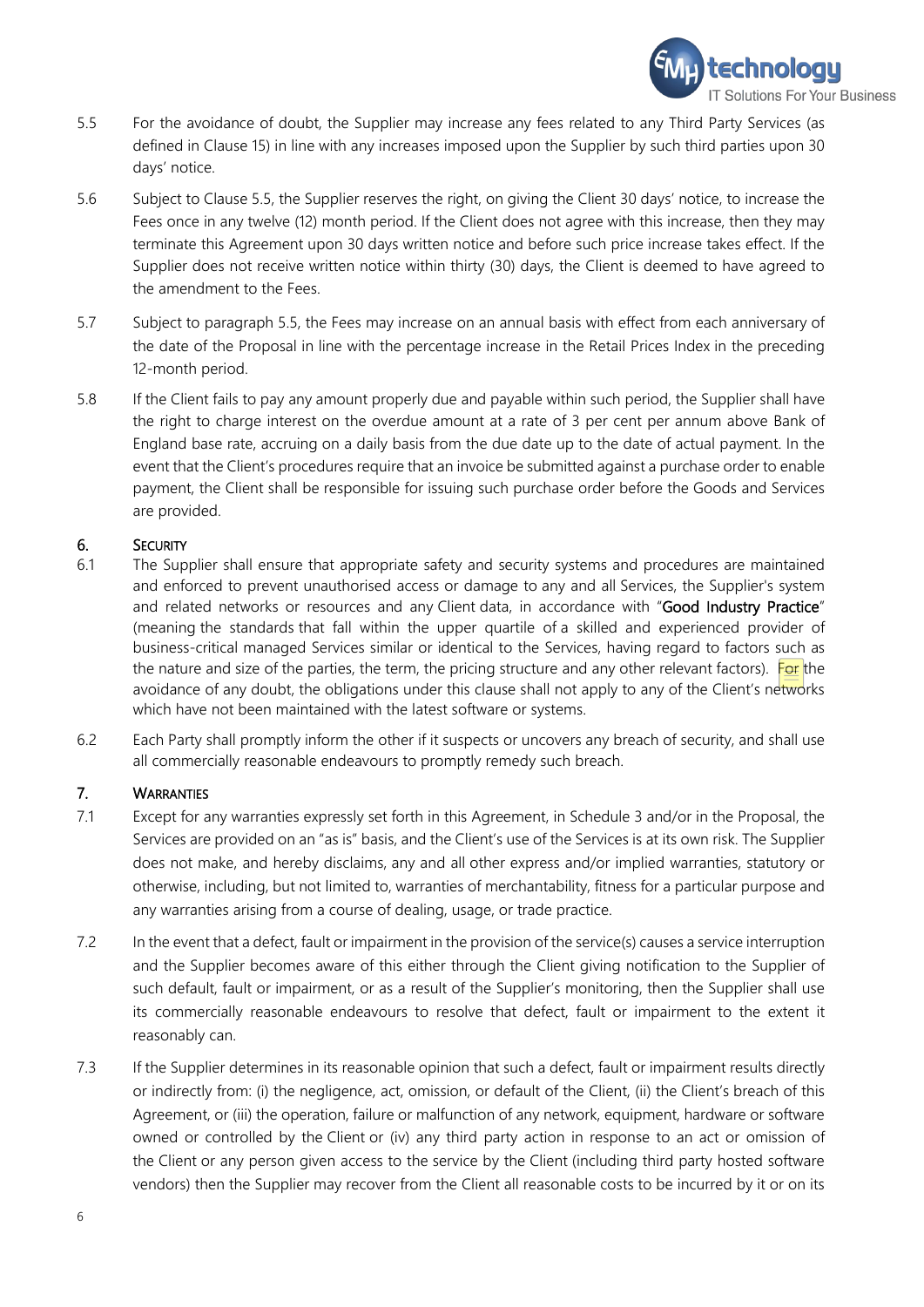

behalf in connection with the remedy of such defect, fault or impairment. Therefore, for the avoidance of doubt, the Supplier can make no commitment to fix any fault and time is not of the essence.

- 7.4 Unless otherwise agreed, if the Client accesses the Services through the public Internet or through a private circuit provisioned by a bandwidth provider of the Client's choice, the Client assumes responsibility for managing the relationship with this chosen provider, including service level commitments for issues found to be in the chosen provider's network.
- 7.5 If the Client moves from one Client site to another site or makes changes to any Client site or opens a new location to be added to the Client sites, the Client must notify the Supplier in advance. The Supplier may need to carry out an inspection of any cabling and advise the Client of any work to bring the IT infrastructure up to standard operating conditions at the new location in order to remain eligible for coverage. The Supplier will provide a quotation if it is to provide additional resources or Services in the case of any change at the Client sites or new Client sites for including as part of the Fees.
- 7.6 The Supplier will request approval from the Client before making any significant changes to the Services. The Supplier will arrange any scheduled downtime in advance with the Client. The Supplier is not responsible for unscheduled downtime that is due to anything outside the Supplier's control and the Supplier and its subcontractors may suspend some or all of the Services in order to carry out scheduled or emergency maintenance or repairs.
- 7.7 The Supplier will carry out network management routines to test the operations and functions of the relevant Services from time to time, notifying the Client in advance.
- 7.8 The Supplier reserves the right to take any action that it perceives necessary to protect the Client's systems even though this may impact on the Client's business activities. The Supplier will make reasonable endeavors to inform the Client by telephone or email in advance of such action, but such action will not be dependent on such notification having been given or acknowledged.
- 7.9 Notwithstanding the foregoing, the Supplier does not warrant that the Client's use of the Services as set out within the relevant Proposal will be uninterrupted or error-free.

#### 8. ACCEPTANCE

- 8.1 The relevant Proposal shall specify which "Deliverables" (documents, products and materials developed by the Supplier in relation to the Services in any form, each a "Deliverable") that are to be subject to "Acceptance Testing" (as defined in the relevant Proposal) and provide a framework for the nature of the testing that will be required.
- <span id="page-6-0"></span>8.2 In relation to any Acceptance Testing:
	- (a) the Client shall have a reasonable period of time, up to five Business Days unless otherwise specified in the Proposal, from the Supplier's delivery of each Deliverable under the relevant Proposal ("Acceptance Periods") to confirm that such Deliverable conforms to the acceptance criteria as specified or referred to in a Proposal or as otherwise agreed between the parties. If the Client determines that a Deliverable does not conform to the acceptance criteria, the Client shall by the last day of the Acceptance Period provide to the Supplier a written list of the non-conformities to the acceptance criteria;
	- (b) Client shall use best efforts to correctly and efficiently ensure appropriate Acceptance Testing in relation to any Deliverable which is subject to Acceptance Tests and shall notify the Supplier within the Acceptance Period if any of the Deliverables do not conform to the acceptance criteria. In the event that Client has undertaken the Acceptance Testing within the Acceptance Period and fails to reject any Deliverable within the relevant Acceptance Period, for all purposes under this Agreement such Deliverable, shall be deemed accepted as if the Client had issued a written acceptance thereof.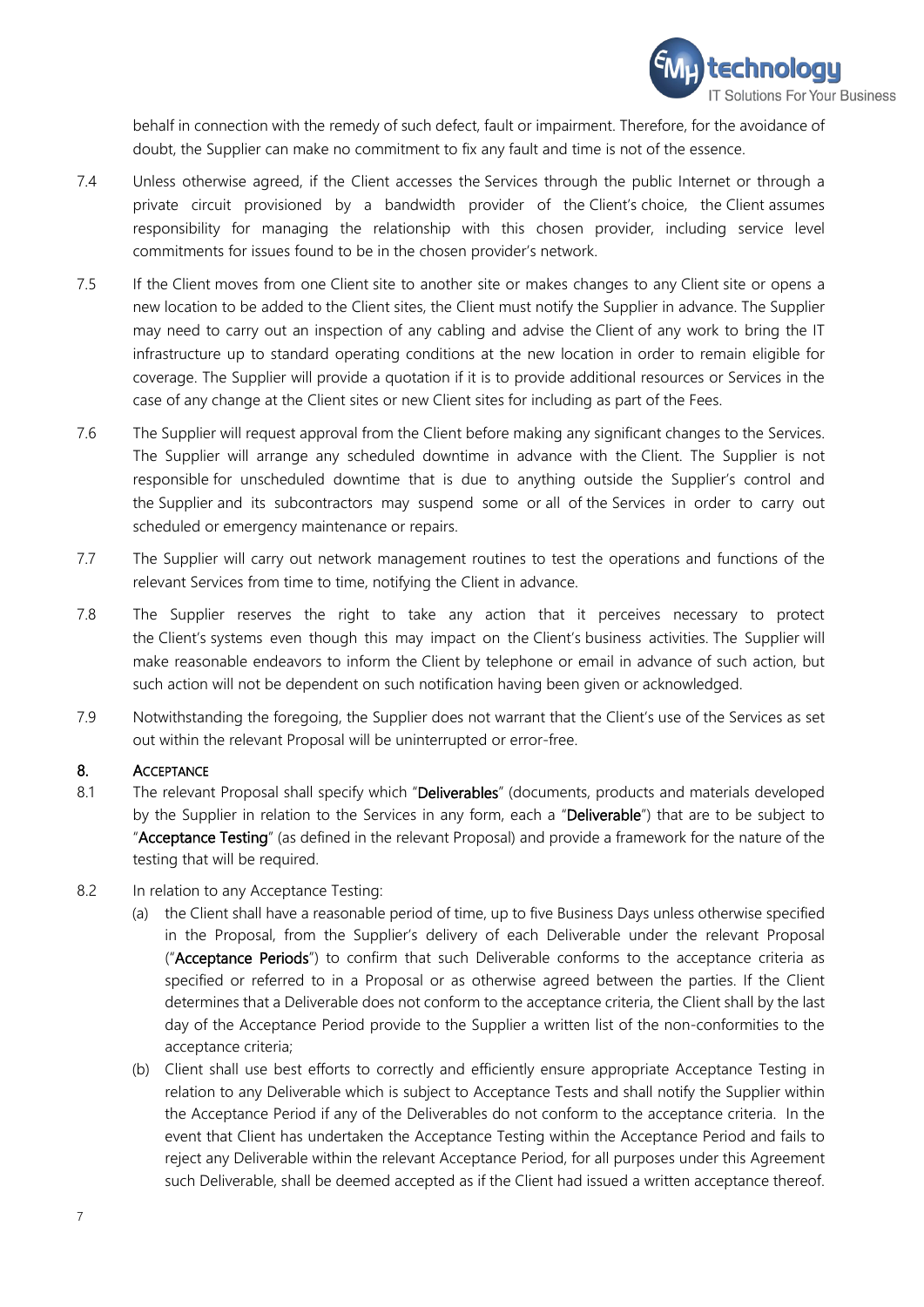

Once the Deliverable has been accepted by the Client and payment has been settled in accordance with Clause [5,](#page-4-1) the Deliverable shall become the property of the Client. For the avoidance of doubt, should any non-conformities be found in earlier stages of the Deliverables but which were not highlighted to the Supplier during the applicable Acceptance Period, such non-conformities shall not be subject to the remedies as set out in Clause [8.2](#page-6-0)[\(c\)](#page-7-0) below.

- <span id="page-7-0"></span>(c) If there are any non-conformities within any Deliverable, which have been highlighted by Client or the Supplier during the Acceptance Period and whereby the Deliverable has not been accepted by the Client for this reason and such non-conformity is a directly attributable act or omission on the part of the Supplier, the Supplier shall (without prejudice to the Client's other rights and remedies) carry out all necessary remedial work without additional charge as part of the next Deliverable which shall accordingly be modified.
- (d) If any non-conformity cannot be remedied by the Supplier due to an error, defect or fault which the Supplier is able to demonstrate to the reasonable satisfaction of the Client to be outside the Supplier's control and which has disabled the Supplier's ability to remedy such non-conformity, then the Supplier reserves the right to terminate work on that specific Deliverable. The Supplier agrees not to charge Client, any amounts paid or payable by the Client to the Supplier which specifically relate to the non-conforming Deliverable which cannot be remedied.

## <span id="page-7-1"></span>9. TERM AND TERMINATION

- 9.1 This Agreement shall commence on the Commencement Date and shall continue thereafter in full force and effect on a one month rolling contract unless and until terminated in accordance with the provisions of this Agreement or of any Proposal as applicable.
- 9.2 Either party may terminate this Agreement for any reason at any time by giving no less than thirty (30) days written notice to the other party to do so.
- 9.3 Without prejudice to any rights that the parties have accrued under this Agreement, or any of their respective remedies, obligations or liabilities, either party may terminate this Agreement and applicable Proposal (which is subject to the event listed below) with immediate effect by giving written notice to the other party if:
	- (a) the other party commits a material breach of any material term of this Agreement and (if such breach is remediable) fails to remedy that breach within a period of thirty (30) days after being notified to do so;
	- (b) the other party suspends, or threatens to suspend, payment of its debts, or is unable to pay its debts as they fall due or admits inability to pay its debts, or is deemed unable to pay its debts within the meaning of section 123 of the Insolvency Act 1986; or
	- (c) the other party suspends or ceases, or threatens to suspend or cease, carrying on all or a substantial part of its business.

#### 10. CONSEQUENCES OF TERMINATION

10.1 If this Agreement terminates in accordance with Clause [9](#page-7-1) (and only in such circumstances), then subject to the total Fees incurred, the Client will pay the Supplier, any costs that have been actually and properly incurred by the Supplier including any and all outstanding fees and any termination fees from any Third Party Services (as defined in Clause [15\)](#page-9-1) prior to the date of termination and/or as otherwise specified by the Supplier to the Client as being payable, unless otherwise agreed.

## 11. LIMITATION OF LIABILITY

- <span id="page-7-2"></span>11.1 Nothing in this Agreement shall limit or exclude either party's liability for:
	- (a) death or personal injury caused by its negligence, or the negligence of its personnel, agents or subcontractors;
	- (b) fraud or fraudulent misrepresentation made by that party on which the other party can be shown to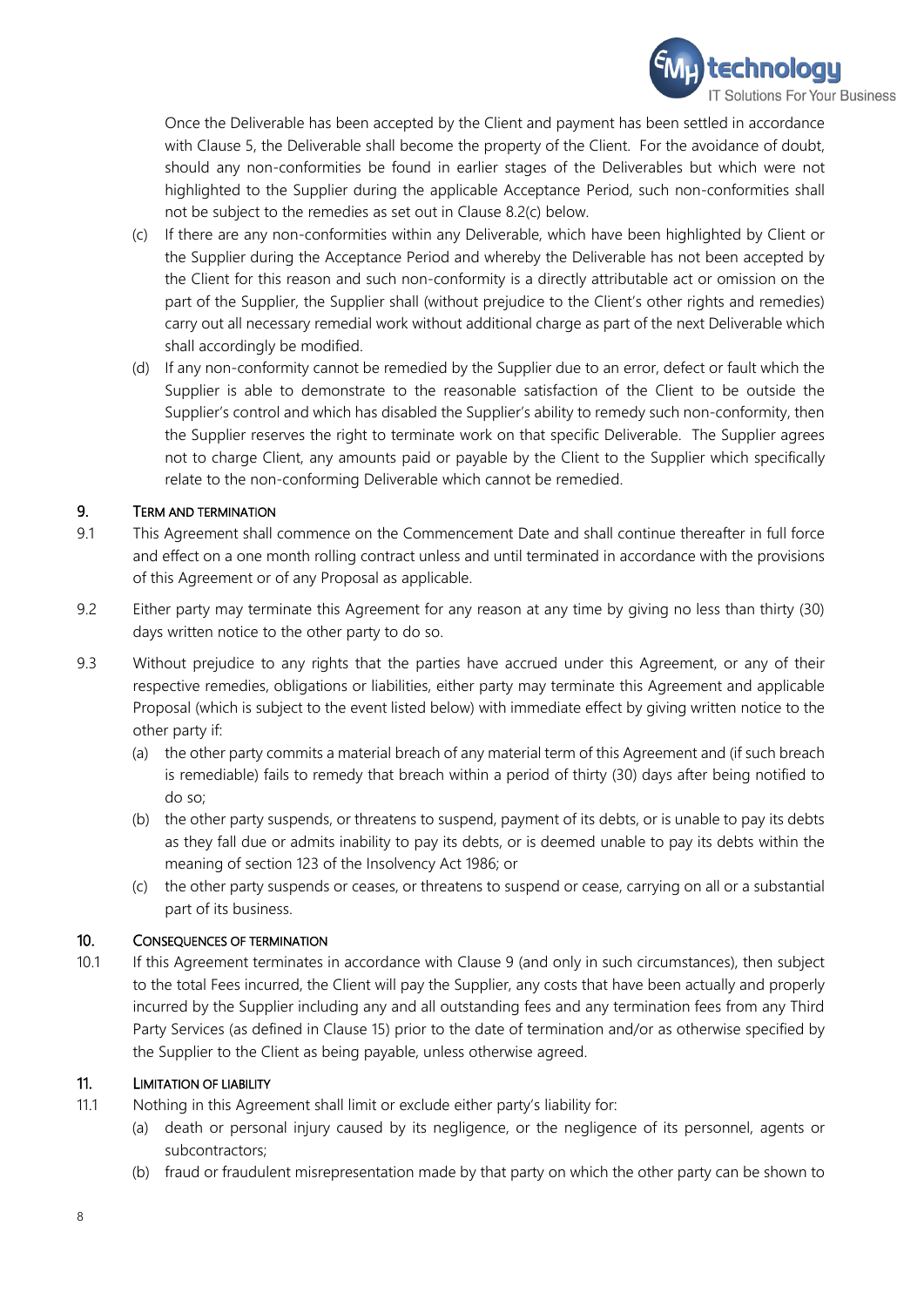

have relied.

- <span id="page-8-1"></span>11.2 The Supplier's liability for breach of its obligations under claus[e 14](#page-9-2) (Intellectual Property Rights) and clause 16 (Client Personal Data) shall be limited to £250,000.
- 11.3 Subject to Clause [11.1,](#page-7-2) neither party shall be liable to the other party, whether in contract, tort (including negligence), for breach of statutory duty, or otherwise, arising under or in connection with this Agreement for:
	- (a) loss of profits;
	- (b) loss of sales or business or business opportunity;
	- (c) loss of agreements or contracts;
	- (d) loss of actual or anticipated savings;
	- (e) loss of reputation;
	- (f) loss of, damage to or corruption of data;
	- (g) loss of or damage to goodwill; and
	- (h) any indirect or consequential loss.
- 11.4 Subject to Clauses [11.1,](#page-7-2) [11.2](#page-8-1) and 11.3, the parties' total liability to the other, whether in contract, tort (including negligence), breach of its statutory duty, or otherwise, arising under or in connection with:
	- (a) the Goods, shall be limited to the replacement value of the Goods and strictly in line with the warranties and refund policies of the manufacturer as more fully set out in Schedule 3; and
	- (b) the performance or contemplated performance of the specific Service, shall be limited to one hundred and twenty-five per cent (125%) of the total Fees paid for the related Service under this Agreement during the twelve (12) months preceding the date on which the claim arose.

#### 12. SERVICE REVIEW AND GOVERNANCE

12.1 The Client and the Supplier shall have regular meetings to monitor and review the performance of this Agreement.

#### <span id="page-8-3"></span>13. CONFIDENTIALITY

- <span id="page-8-2"></span>13.1 Each party agrees and undertakes that it will treat all confidential information disclosed to it by the other party in connection with the Services as strictly confidential at all times during the Term of this Agreement and for 2 years thereafter and shall use it solely for the purpose intended by the Services and shall not, without the prior consent of the other party, publish or otherwise disclose to any third party any such confidential information except for the purposes intended by the relevant Proposal.
- 13.2 To the extent necessary to implement the provisions of any Services, each party may disclose confidential information to its employees, agents, sub-contractors and professional advisers, in each case under the same conditions of confidentiality as set out in Clause [13.1.](#page-8-2)
- 13.3 The obligations of confidentiality set out in this Clause [13](#page-8-3) shall not apply to any information or matter which: (i) is in the public domain other than as a result of a breach of this Agreement; (ii) was in the possession of the receiving party prior to the date of receipt from the disclosing party or was rightfully acquired by the receiving party from sources other than the disclosing party; (iii) is required to be disclosed by law, or by a competent court, tribunal, securities exchange or regulatory or governmental body having jurisdiction over it wherever situated; or (iv) was independently developed by the receiving party without use of or reference to the confidential information.
- <span id="page-8-0"></span>13.4 For purposes of this Agreement confidential information shall mean all confidential information (however recorded or preserved) disclosed by a party or its employees, officers, representatives, advisers or subcontractors involved in the provision or receipt of the Services (together, its "Representatives") to the other party and that party's Representatives in connection with this Agreement which information is either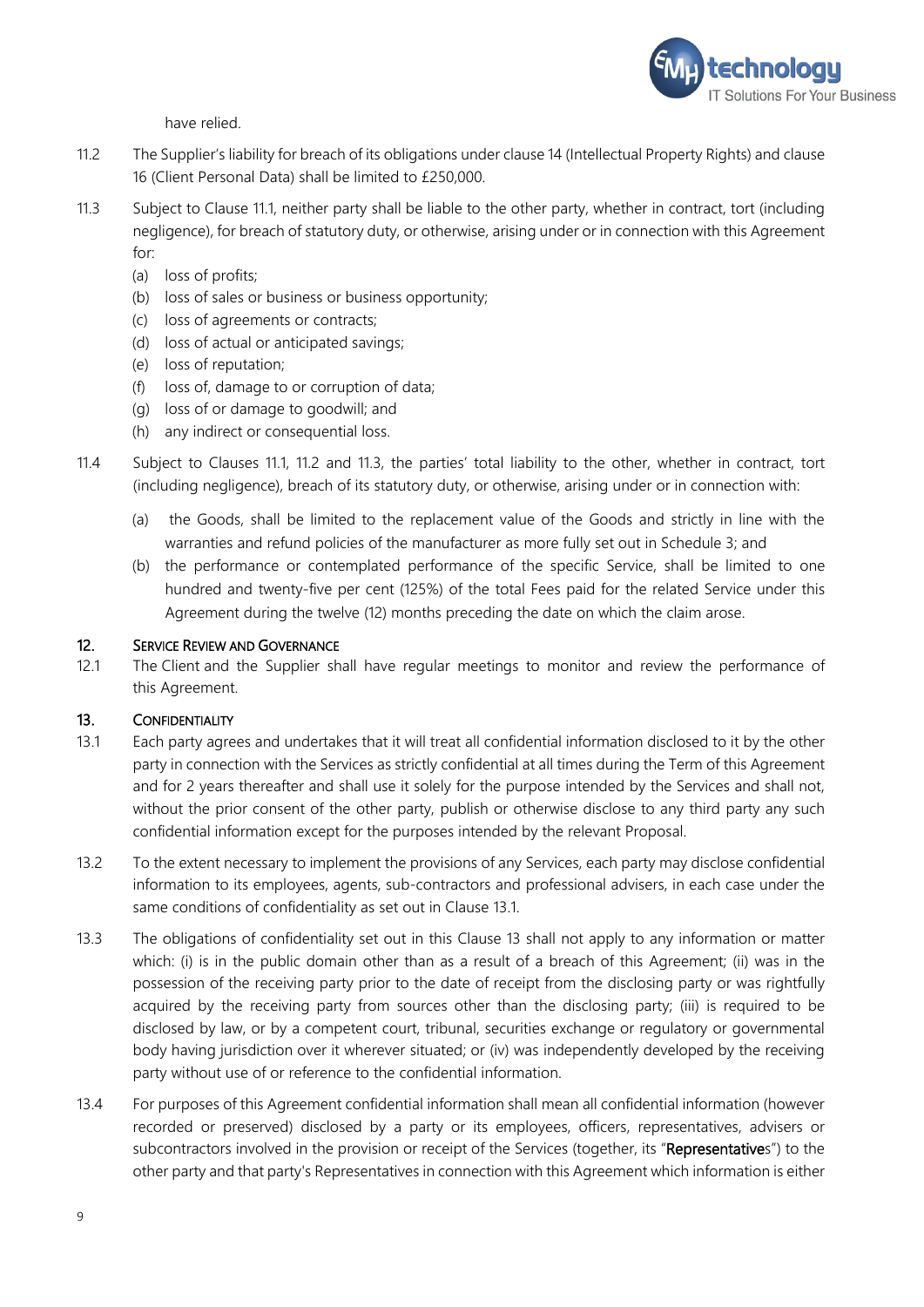

labelled as such or should reasonably be considered as confidential because of its nature and the manner of its disclosure.

#### <span id="page-9-2"></span>14. INTELLECTUAL PROPERTY

- 14.1 The Supplier and or its licensors shall retain exclusive ownership of (i) all of its pre-existing intellectual property ("Background Materials"); and (ii) any and all ideas, concepts, techniques and know-how discovered, created or developed by the Supplier during the performance of the Services that are not based on or derived from the Client's confidential information ("General IP") together with the Background Materials, (the "Supplier's Intellectual Property"). The Supplier grants to the Client a nonexclusive, revocable, worldwide, royalty free and non-transferable license to use the Supplier's Intellectual Property.
- 14.2 For the purposes of this Agreement, Intellectual Property Rights shall mean, all patents, rights to inventions, copyright and neighbouring and related rights, moral rights, trademarks and service marks, business names and domain names, rights in get-up, goodwill and the right to sue for passing off or unfair competition, rights in designs, rights in computer software, database rights, rights to use, and protect the confidentiality of, confidential information, and all other intellectual property rights, in each case whether registered or unregistered and including all applications and rights to apply for and be granted, renewals or extensions of, and rights to claim priority from, such rights and all similar or equivalent rights or forms of protection which subsist or will subsist now or in the future in any part of the world.

## <span id="page-9-1"></span>15. THIRD PARTY SERVICES.

- <span id="page-9-0"></span>15.1 The Supplier shall (if requested by the Client) procure the third-party licences and or services (together, "Third Party Services") as set out in the applicable Proposal. The Supplier expressly excludes any warranty to the Client that the Third Party Services supplied or licensed by it under this Agreement will operate substantially in accordance with, and perform, the material functions and features as set out in its marketing, sales or other associated documentations. The Client shall remain liable for any and all payments owed to the Supplier throughout this Agreement from the point of acquisition of the licence and until the end of the respective licence terms and shall adhere to any End User Licence Agreements and any other agreements sent by such third party in relation to the Third Party Services.
- 15.2 For the avoidance of doubt, the Supplier shall only be held liable to the extent permitted under the respective Licence Agreements for the actions or omissions of any third parties and shall not be held liable for the actions and or omissions of any other third party including but not limited to Microsoft (whereby the Client will have a direct contract in place with Microsoft through the CSP Agreement).

#### 16. CLIENT PERSONAL DATA

<span id="page-9-3"></span>16.1 For the purposes of Clauses [16.1](#page-9-3) to [16.8,](#page-10-0) the following definitions shall apply:

## "Applicable Data Protection Legislation" means:

- a) To the extent the UK data protection law applies: all applicable data protection and privacy legislation in force from time to time in the UK including the UK GDPR; the Data Protection Act 2018 (DPA 2018) (and regulations made thereunder) and the Privacy and Electronic Communications Regulations 2003 (SI 2003/2426) as amended.
- b) To the extent the EU GDPR applies: the law of the European Union or any member state of the European Union to which the Supplier is subject, which relates to the protection of personal data;
- "Client Personal Data" means any personal data which the Supplier processes in connection with this Agreement, in the capacity of a processor on behalf of the Client;
- "Applicable Laws" means all applicable laws, statutes, regulations from time to time in force which relate to the business of the applicable party;
- "EU GDPR" means the General Data Protection Regulation ((EU) 2016/679) as it has effect in EU law; and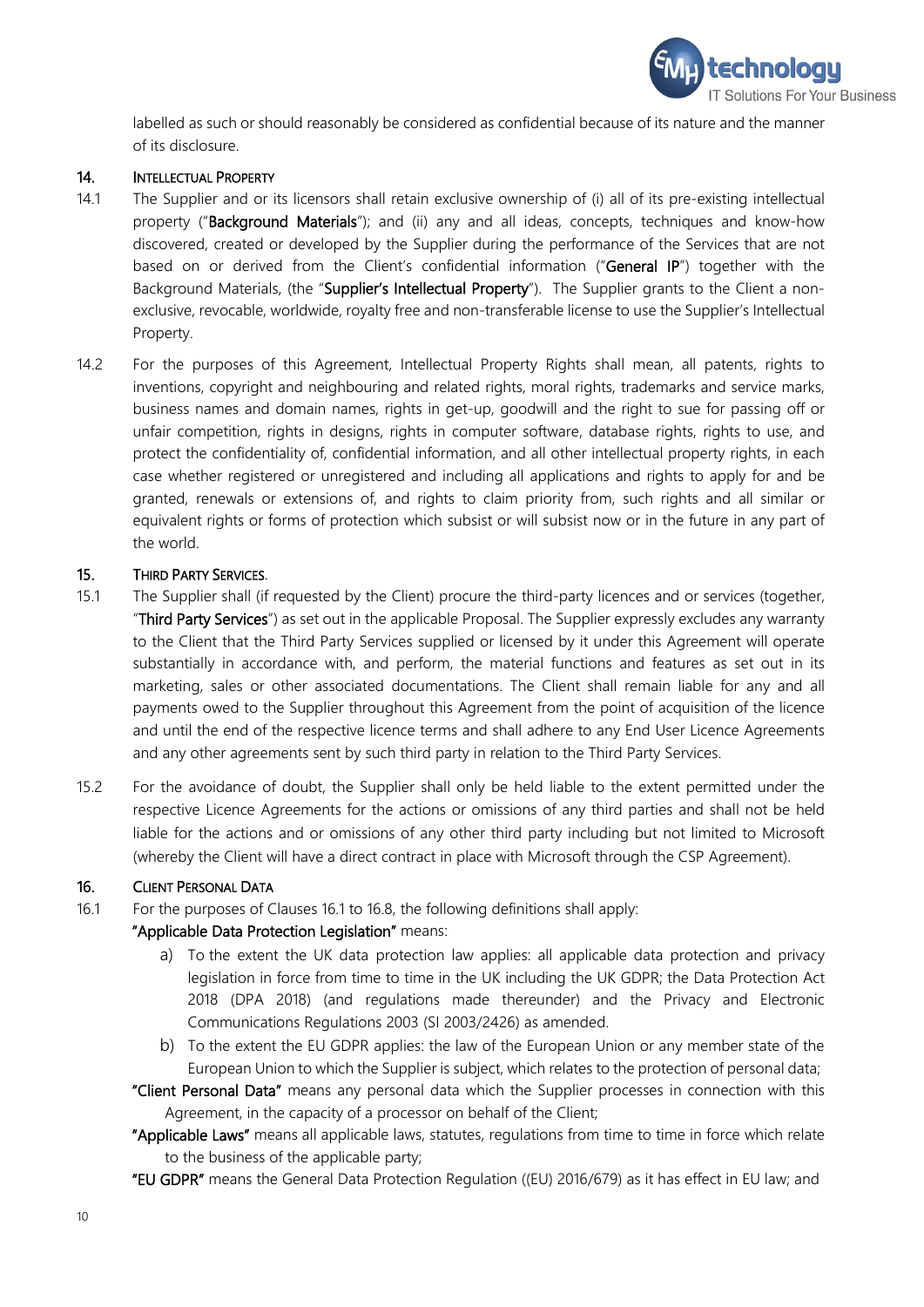

"UK GDPR" has the meaning given to it in section 3(10) (as supplemented by section 205(4)) of the Data Protection Act 2018.

- 16.2 The terms controller, processor, data subject, personal data, personal data breach and processing shall have the meaning given to them in the Applicable Data Protection Legislation;
- <span id="page-10-1"></span>16.3 Both parties will comply with all applicable requirements of Applicable Data Protection Legislation. Clause [16.1](#page-9-3) to [16.8](#page-10-0) are in addition to, and do not relieve, remove or replace, a party's obligations or rights under Applicable Data Protection Legislation.
- 16.4 The parties have determined that, for the purposes of Applicable Data Protection Legislation, the Supplier shall process the personal data set out in Schedule 1, as a processor on behalf of the Client.
- 16.5 Without prejudice to the generality of Clause [16.3,](#page-10-1) the Client will ensure that it has all necessary appropriate consents and notices in place to enable lawful transfer of the Client Personal Data to the Supplier for the duration and purposes of this agreement.
- 16.6 In relation to the Client Personal Data, Schedule 1 sets out the scope, nature and purpose of processing by the Supplier, the duration of the processing and the types of personal data and categories of data subject.
- 16.7 Without prejudice to the generality of Clause [16.3](#page-10-1) the Supplier shall, in relation to Client Personal Data:
	- (a) process that Client Personal Data only on the documented instructions of the Client, which shall be to process that Personal Data for the purpose as set out in Schedule 1;
	- (b) implement appropriate technical and organisational measures to protect against unauthorised or unlawful processing of Client Personal Data and against accidental loss or destruction of, or damage to, Client Personal Data, which the Client has reviewed and confirms are appropriate to the harm that might result from the unauthorised or unlawful processing or accidental loss, destruction or damage and the nature of the data to be protected, having regard to the state of technological development and the cost of implementing any measures;
	- (c) ensure that any personnel engaged and authorised by the Supplier to process Client Personal Data have committed themselves to confidentiality or are under an appropriate statutory or common law obligation of confidentiality;
	- (d) assist the Client insofar as this is possible (taking into account the nature of the processing and the information available to the Supplier), and at the Client's cost and written request, in responding to any request from a data subject and in ensuring the Client's compliance with its obligations under Applicable Data Protection Legislation with respect to security, breach notifications, impact assessments and consultations with supervisory authorities or regulators;
	- (e) notify the Client without undue delay on becoming aware of a personal data breach involving the Client Personal Data;
	- (f) at the written direction of the Client, delete or return Client Personal Data and copies thereof to the Client on termination of this Agreement unless the Supplier is required by Applicable Law to continue to process that Client Personal Data. For the purposes of this clause [16.7\(f\)](#page-10-2) Client Personal Data shall be considered deleted where it is put beyond further use by the Supplier; and
	- (g) maintain records to demonstrate its compliance with Clauses [16.1](#page-9-3) to [16.8](#page-10-0) and allow for reasonable audits by the Client or the Client's designated auditor, for this purpose, on reasonable written notice.
- <span id="page-10-2"></span><span id="page-10-0"></span>16.8 The Client hereby provides its prior, general authorisation for the Supplier to:
	- (a) appoint processors to process the Client Personal Data, provided that the Supplier:
		- (i) shall ensure that the terms on which it appoints such processors comply with Applicable Data Protection Legislation, and are consistent with the obligations imposed on the Supplier in Clauses [16.1](#page-9-3) to [16.8;](#page-10-0)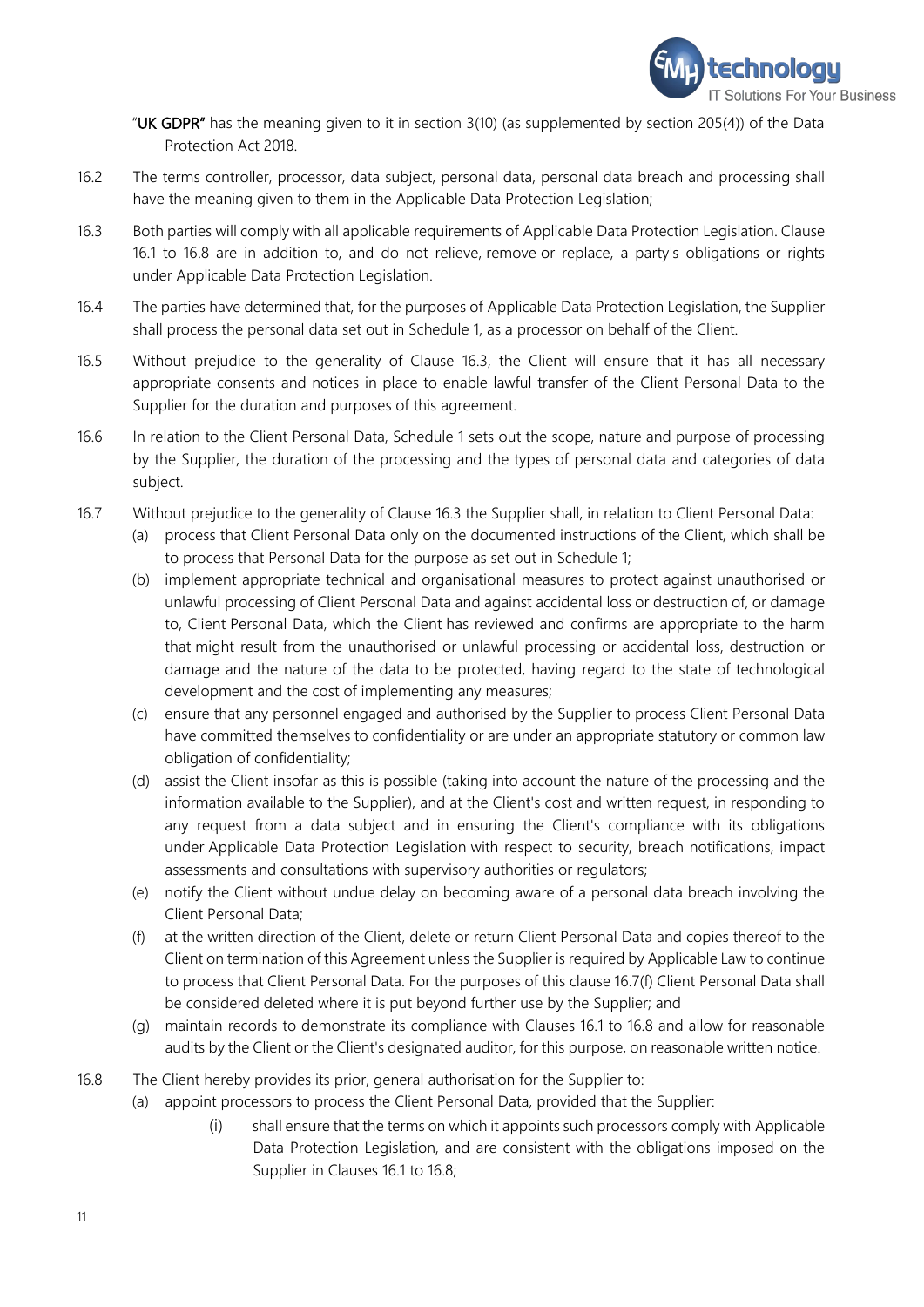

- (ii) shall remain responsible for the acts and omission of any such processor as if they were the acts and omissions of the Supplier; and
- (iii) shall inform the Client of any intended changes concerning the addition or replacement of the processors, thereby giving the Client the opportunity to object to such changes provided that if the Client objects to the changes and cannot demonstrate, to the Supplier's reasonable satisfaction, that the objection is due to an actual or likely breach of Applicable Data Protection Legislation, the Client shall indemnify the Supplier for any losses, damages, costs (including legal fees) and expenses suffered by the Supplier in accommodating the objection.
- (b) transfer Client Personal Data outside of the UK as required to deliver the Services, provided that the Supplier shall ensure that all such transfers are effected in accordance with Applicable Data Protection Legislation. For these purposes, the Client shall promptly comply with any reasonable request of the Supplier, including any request to enter into standard data protection clauses adopted by the EU Commission from time to time (where the EU GDPR applies to the transfer) or adopted by the Commissioner from time to time (where the UK GDPR applies to the transfer).

## 17. NO PARTNERSHIP OR AGENCY

17.1 Nothing in this Agreement is intended to, or shall be deemed to, establish any partnership or joint venture between any of the parties, constitute any part of the agent of another party, or authorise any party to make or enter into any commitments for or on behalf of any other party.

#### 18. ASSIGNMENT

18.1 The Supplier may assign or otherwise transfer the whole or any part of this Agreement, including any of its rights and obligations under this Agreement, without the prior written consent of the Client.

#### 19. ENTIRE AGREEMENT AND COUNTERPARTS

- 19.1 This Agreement, each Proposal (together with any documents referred to therein) and any Variation Agreement constitutes the entire agreement between the parties and supersedes and extinguishes all previous agreements, promises, assurances, warranties, representations and understandings between them, whether written or oral, relating to its subject matter.
- 19.2 Each party agrees that it shall have no remedies in respect of any statement, representation, assurance or warranty (whether made innocently or negligently) that is not set out in this Agreement. Each party agrees that it shall have no claim for innocent or negligent misrepresentation or negligent misstatement based on any statement in this Agreement.
- 19.3 No alteration to or variation of this Agreement shall take effect unless and until a Variation Agreement is signed on behalf of each of the parties by a duly authorised representative.

#### 20. SEVERANCE

20.1 If any provision or part-provision of this Agreement is or becomes invalid, illegal or unenforceable, it shall be deemed modified to the minimum extent necessary to make it valid, legal and enforceable. If such modification is not possible, the relevant provision or part-provision shall be deemed deleted. Any modification to or deletion of a provision or part-provision under this paragraph shall not affect the validity and enforceability of the rest of this Agreement.

#### 21. THIRD PARTY RIGHTS

21.1 No one other than a party to this Agreement and Microsoft (in respect of enforcing the terms of the CSP Agreement) shall have any right to enforce any of its terms.

#### 22. NOTICES

22.1 Any notice or other communication required to be given to a party under or in connection with this Agreement shall be in writing and shall be delivered by hand or sent by pre-paid first class post or other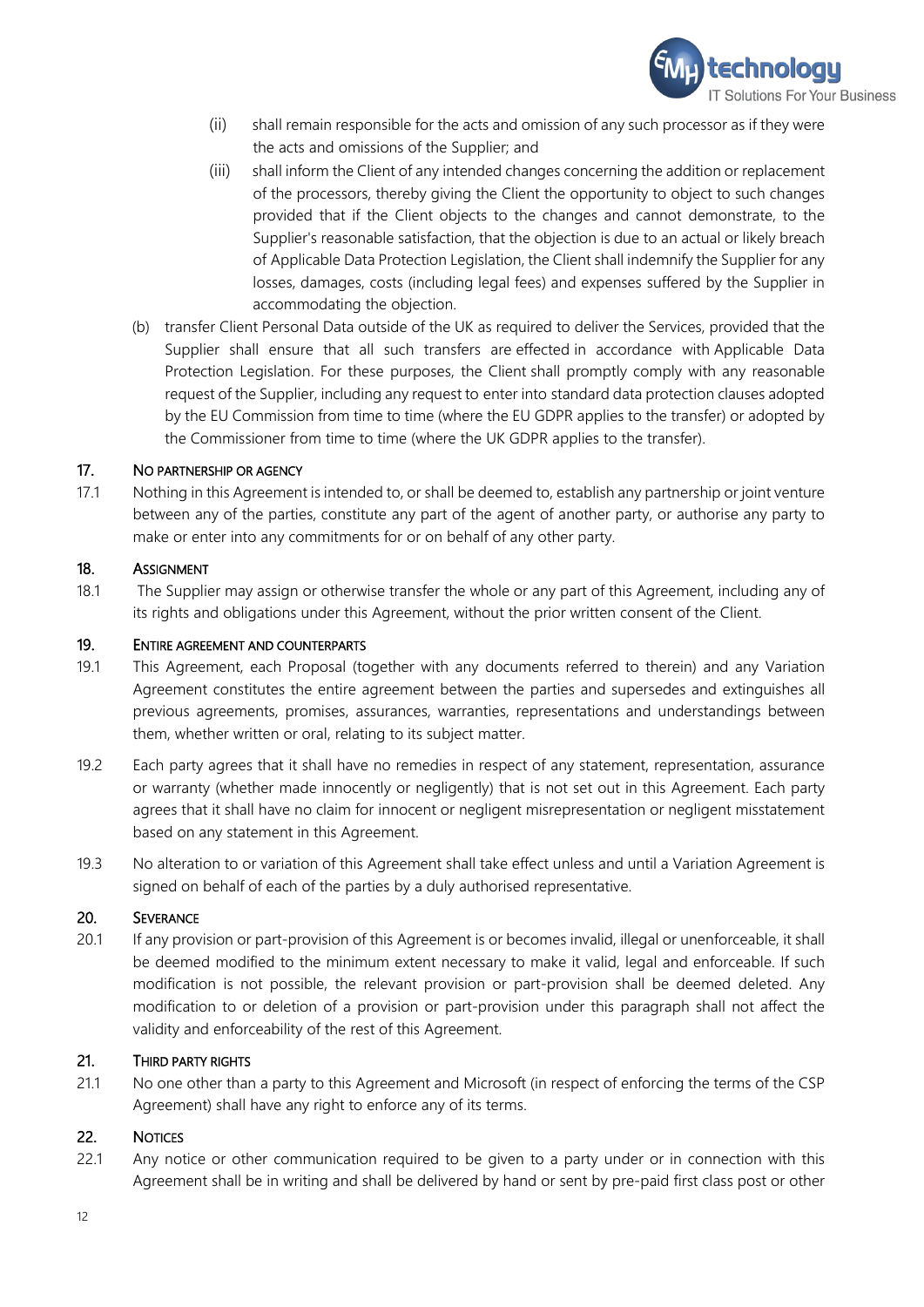

next working day delivery service, at its registered office (if a company) or (in any other case) its principal place of business; or shall be sent by electronic mail to the email address set out on the Proposal or otherwise notified to either party by the other party in writing,

- 22.2 Any notice or communication shall be deemed to have been received, if: (a) delivered by hand, on signature of a delivery receipt, (b) sent by post, at 9.00 am on the second Business Day after posting or at the time recorded by the delivery service; or (c) sent by electronic mail, on the next Business Day to when it was sent.
- 22.3 This Clause does not apply to the service of any proceedings or other documents in any legal action or, where applicable, any arbitration or other method of dispute resolution. For the purposes of this clause, "writing" shall include e-mail.

#### 23. FORCE MAJEURE

- 23.1 Neither party to this Agreement shall be deemed to be in breach of this Agreement or any Proposal, or otherwise liable to the other party in any manner whatsoever for any failure or delay in performing its obligations under this Agreement or any Proposal due to a force majeure event. For the purposes of this Agreement, force majeure means any cause preventing either party from performing any or all of its obligations which arises from or is attributable to acts, events, omissions or accidents beyond the reasonable control of the party so prevented including, without limitation, act of God, war, pandemic, epidemic, riot, civil commotion, compliance with any law or governmental order, rule, regulation or direction, flood or storm, save that strike or lockout of the party's own staff shall not entitle them to claim that to be a force majeure event ("Force Majeure").
- 23.2 A party shall only be entitled to claim relief under this Clause if it:
	- (a) informs the other party as soon as reasonably possible that an event of Force Majeure has occurred; and
	- (b) uses all reasonable endeavours to recommence the performance of its obligations in accordance with this Agreement and any affected Proposal as soon as possible and keeps the other party informed as to progress and the estimated dates on which that party will be able to recommence full performance of its obligations.
- 23.3 In the event that the Supplier is unable to provide any Services in accordance with the requirements of this Agreement and any relevant Proposal due to an event of Force Majeure, the Fees payable under each affected Service shall be subject to a pro-rata reduction so that the Client is not required to pay for any Services which are not performed due to that event of Force Majeure.

## 24. NON-SOLICITATION

- <span id="page-12-0"></span>24.1 The Client shall not solicit the Supplier's staff or contractors who have been employed or engaged in the Services or the performance of this Agreement during the lifetime of this Agreement and for a period of nine (9) months thereafter. For the purposes of this Clause 'solicit' means the soliciting of such person with a view to engaging such person as an employee, director, subcontractor or independent contractor.
- <span id="page-12-1"></span>24.2 In the event that the Client is in breach of Clause [24.1](#page-12-0) above then the Client shall pay to the Supplier by way of liquidated damages an amount equal to thirty percent (30%) of the gross annual budgeted fee income (as at the time of the breach or when such person was last in the service of the relevant party) of the person so employed or engaged. This provision shall be without prejudice to the Supplier's ability to seek injunctive relief.
- 24.3 The parties hereby acknowledge and agree that the formula specified in Claus[e 24.2](#page-12-1) above is a reasonable estimate of the loss which would be incurred by the loss of the person so employed or engaged.

#### 25. ANTI BRIBERY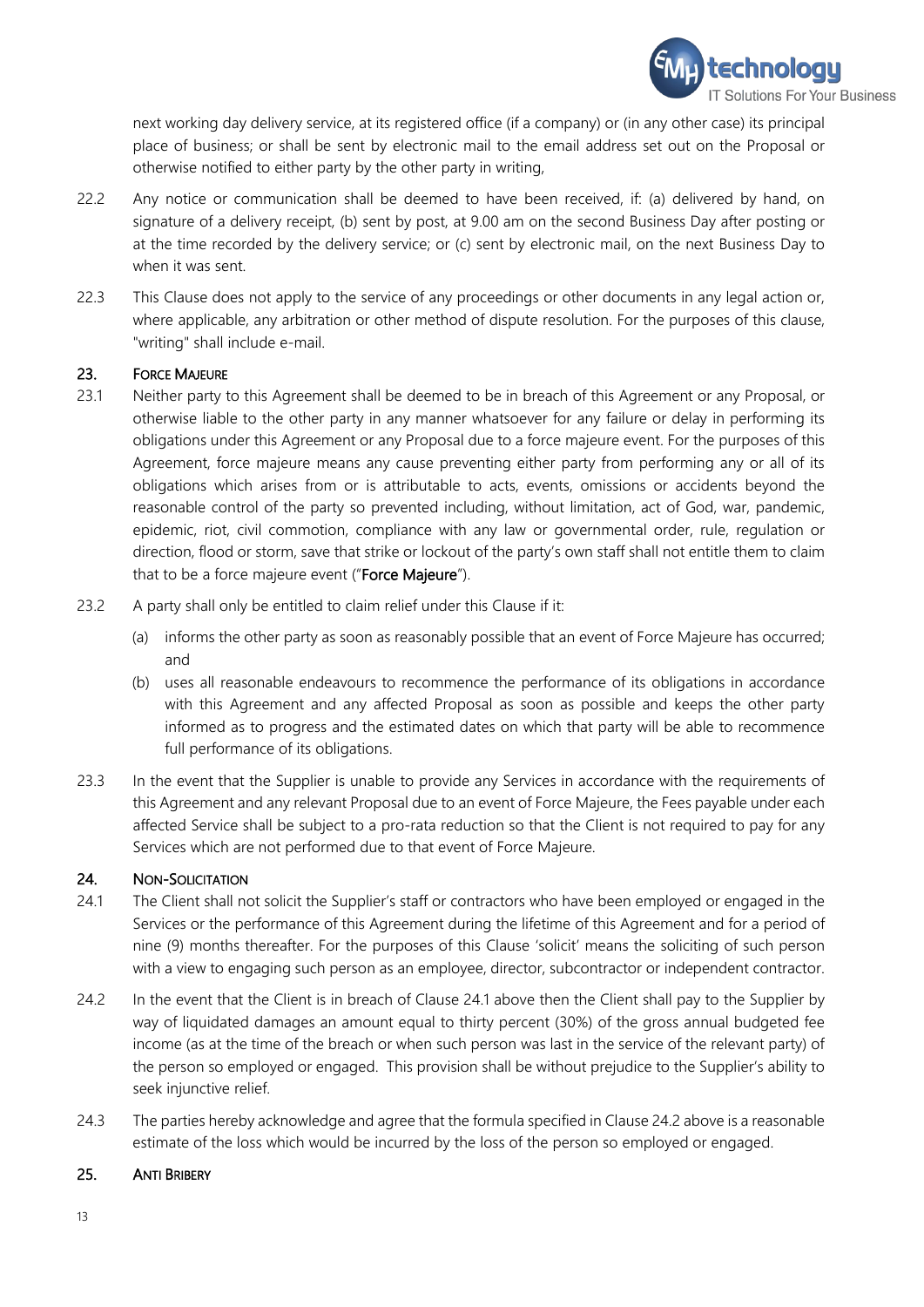

25.1 The parties agree to abide by all applicable laws, regulations and sanctions in respect of anti-bribery and anti-corruption, including the Bribery Act 2010.

#### 26. GOVERNING LAW AND JURISDICTION

- 26.1 This Agreement, and any dispute or claim (including non-contractual disputes or claims) arising out of or in connection with it or its subject matter or formation, shall be governed by and construed in accordance with the law of England and Wales.
- 26.2 Each party irrevocably agrees that the courts of England and Wales shall have exclusive jurisdiction to settle any dispute or claim (including non-contractual disputes or claims) arising out of or in connection with this Agreement or its subject matter or formation.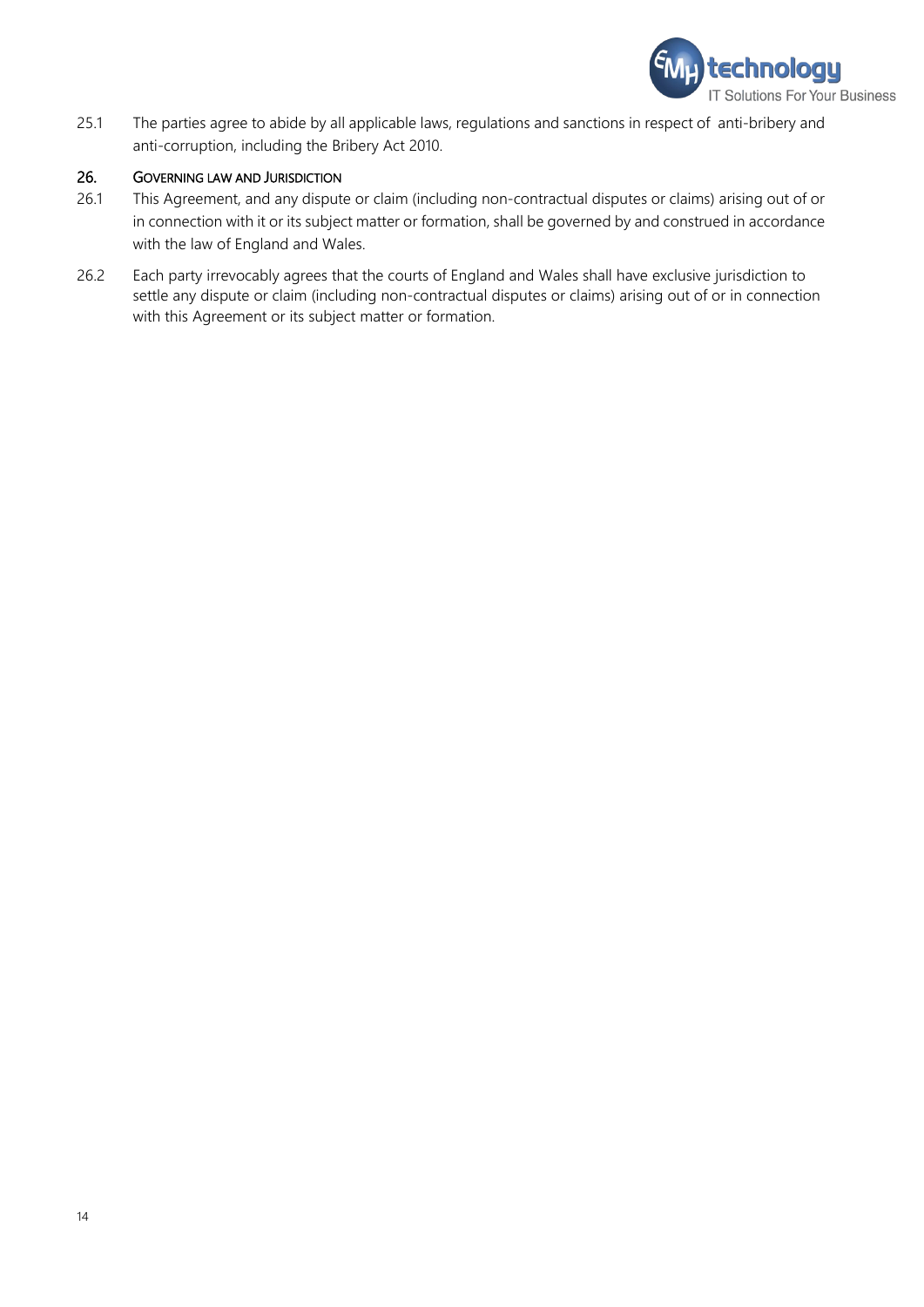

| Nature of processing              | As set out in the Proposal and the Agreement.                                                                                                                                                                                                                                                      |
|-----------------------------------|----------------------------------------------------------------------------------------------------------------------------------------------------------------------------------------------------------------------------------------------------------------------------------------------------|
| Purpose of processing             | In the case of data subjects other than staff of the Client: for<br>the purpose of providing IT services and support to Client's<br>business as set out in this Proposal.<br>In the case of staff: for the purpose of providing IT services<br>and support for Client's employment and HR matters. |
| Duration of the processing        | For the term of this Proposal                                                                                                                                                                                                                                                                      |
| <b>Types of Personal Data</b>     | Name<br>Job title<br>Email address<br>Phone number<br>Business/home address<br>Any other personal data provided by Client to the<br>Supplier                                                                                                                                                       |
| <b>Categories of Data Subject</b> | Customers of the Client<br>Employees and/or contractors of the Client<br>Client third parties<br>Business contacts in general                                                                                                                                                                      |
| <b>Additional Instructions</b>    | None                                                                                                                                                                                                                                                                                               |

# SCHEDULE 1 - PARTICULARS OF THE DATA PROCESSING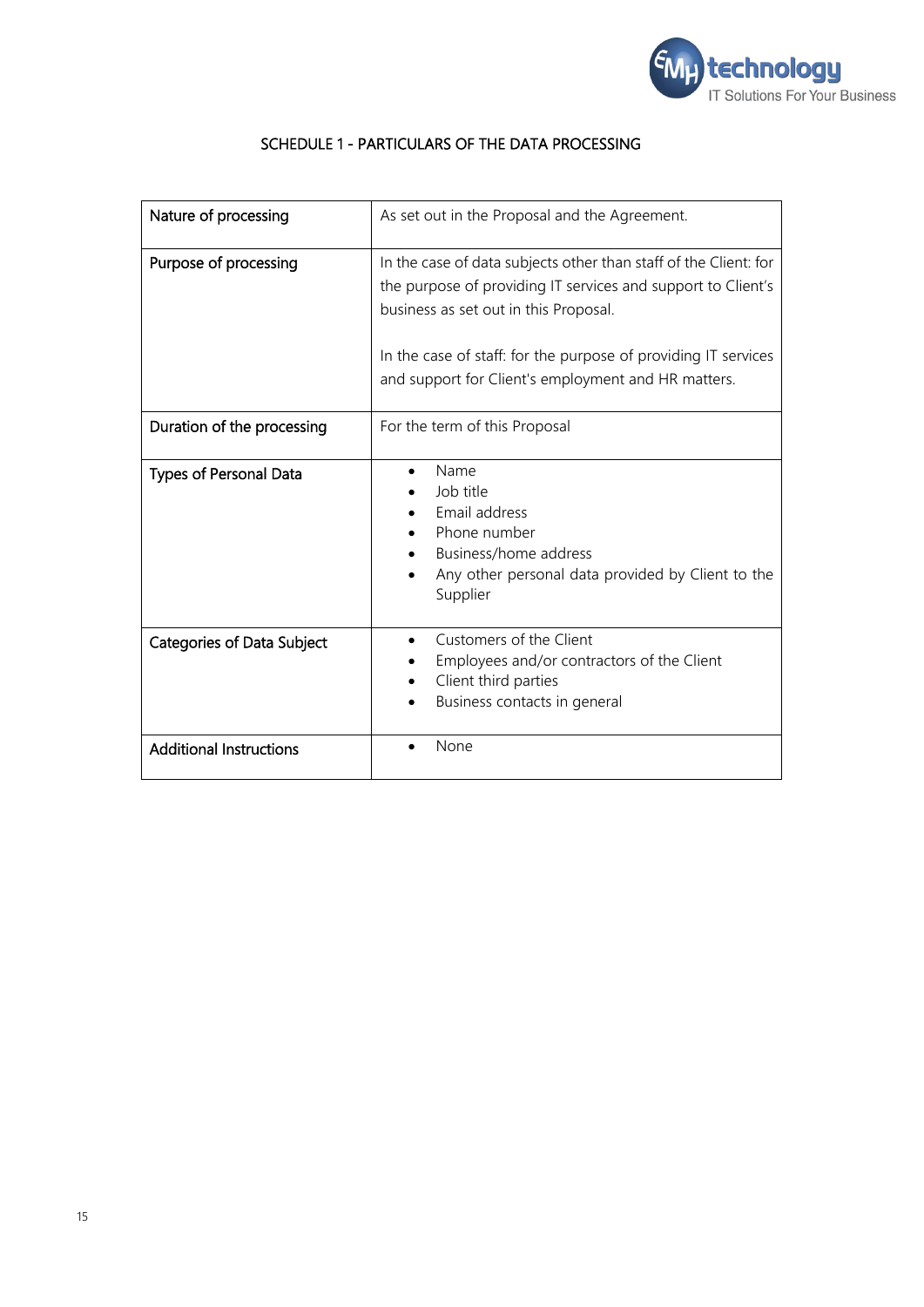

## SCHEDULE 2 MICROSOFT (CSP) AGREEMENT ADDITIONAL TERMS

## 1. CSP MANAGED SERVICES

The Supplier is a reseller of Microsoft Cloud Solution Provider ("CSP") products ("CSP Managed Services"). Where the Services referred to in the Proposal include the provision of CSP Managed Services, the CSP Managed Services shall be provided in accordance with and governed by the Proposal and this Schedule (which is hereinafter referred to as the "CSP Managed Services Terms"). Except as defined in these CSP Managed Services Terms, capitalised terms shall have the meanings given to them in the Proposal and/or the Agreement (as the case may be). For the avoidance of any doubt, in the event of a conflict in respect of the CSP Managed Services referred to in the Proposal only, between these CSP Managed Services Terms and the Agreement, the CSP Managed Services Terms shall prevail. For all other Services, the Agreement shall apply.

### 2. INTERPRETATION

The following definitions in this paragraph 2 apply in these CSP Managed Services Terms.

Cap: is the total monthly volume of Microsoft services which the Client is permitted to use.

Consumption Subscriptions: refers to the licences that are billed based on actual usage in the preceding month. Minimum Users: the minimum users set out in the relevant Proposal.

Online Service: means any of the Microsoft-hosted online services subscribed to by Client under the Agreement, including (but not limited to) Microsoft Dynamics Online Services, Office 365 Services, Microsoft Azure Services, or Microsoft Intune Online Services.

Subscription: the purchase of a Subscription Service.

Subscription Service: means a right to use the Product(s) for a defined term.

Products: means the products as they relate to Microsoft products.

Third Party Distributor: the third party who sells the Product(s) to the Client or the Supplier (as the case may be).

#### 3. SERVICE PROVISION

- 3.1 By submitting an order through the Proposal, the Client:
	- (a) represents that any subscription commitments and requirements disclosed are complete and accurate in all respects;
	- (b) agrees to pay the Supplier for all orders it submits for Products and the CSP Managed Services; and
	- (c) agrees to the terms of the Agreement and the Proposal.
- 3.2 By placing an order with the Supplier, the Client represents and warrants that the Client has accepted the CSP Agreement.
- 3.3 Once an order for a Subscription has been accepted by the Supplier:
	- (a) Subscriptions can only be cancelled; and/or
	- (b) adjustments made to the Minimum Users,
	- (c) in accordance with these CSP Managed Services Terms and the Proposal.

#### 4. CLIENT'S OBLIGATIONS

4.1 The Client agrees and acknowledges to adhere to the terms of the CSP Agreement which govern the use of the Subscription Services and the Online Services.

#### 5. FEES

- 5.1 Fixed Term Subscriptions:
	- (a) Products sold under fixed term Subscriptions are sold for a term as specified in the Proposal. The Proposal shall specify if such Subscriptions are to be billed on a monthly or annual basis.
	- (b) Any subsequent adjustments to annual Subscriptions (e.g. adding users) made mid-billing cycle will be invoiced and paid at the time of placing the order.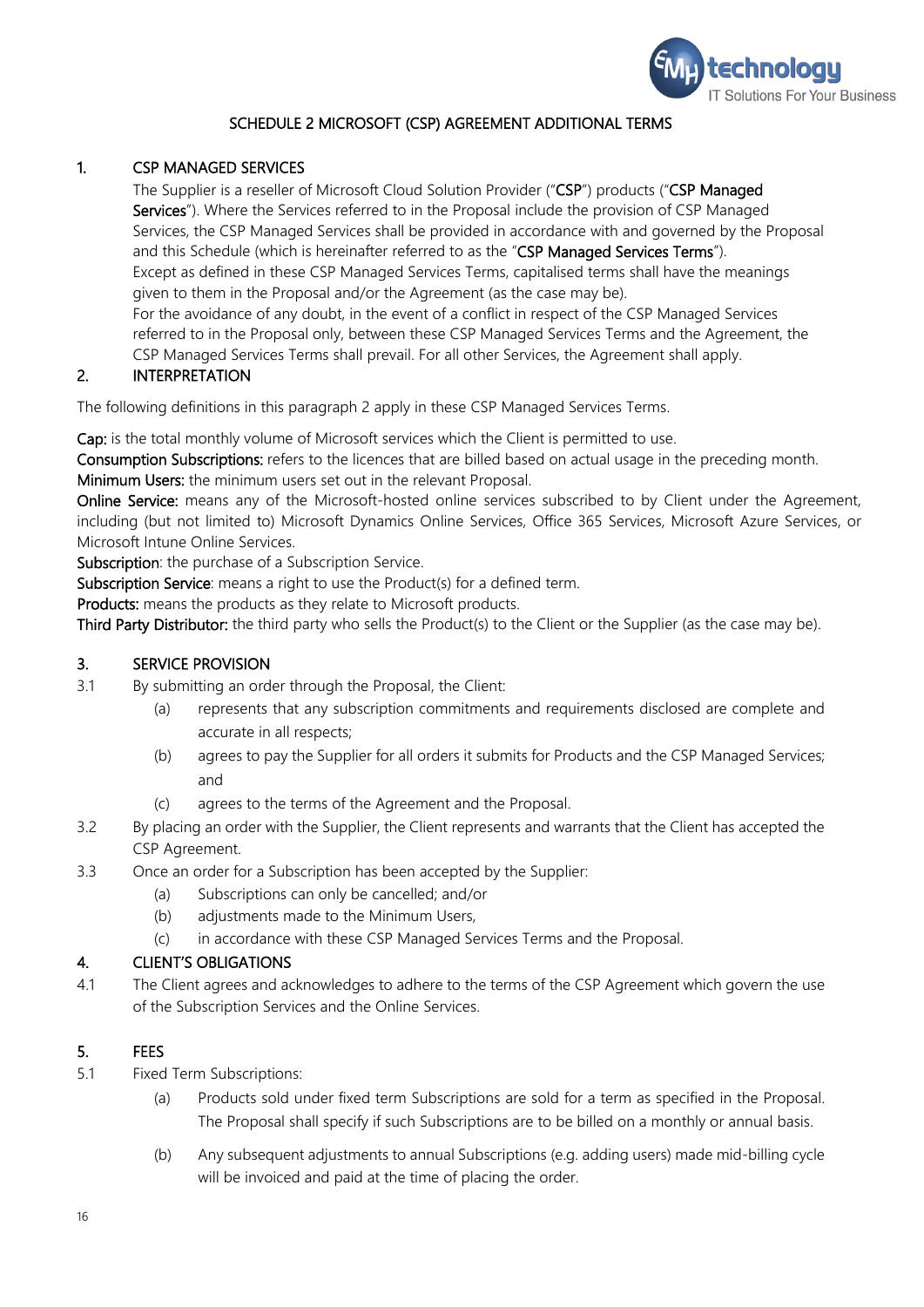

- (c) Any subsequent adjustments to monthly Subscriptions (e.g. adding users) made mid-billing cycle will be calculated and post-billed at the subsequent invoice.
- 5.2 For all Consumption Subscriptions, the Client agrees and acknowledges that:
	- (a) Consumption Subscriptions do not expire unless cancelled. Consumption Subscriptions can be cancelled in accordance with the Proposal and any usage before a transfer to another provider is in effect will be billed in the next scheduled invoice date;
	- (b) Consumption Subscriptions will be billed at the next billing cycle and will include all usage from the prior month. Pricing will be based on the pricing effective during the current billing cycle except when prices decrease or increase. The unit price for an Online Service sold on a consumption basis may change during the subscription period;
	- (c) it shall pay all such usage and is responsible for monitoring its consumption needs;
	- (d) the Client further acknowledges and accepts that the Supplier may establish or install a technical lock or barrier (the "Barrier"), which prevents the Client from utilization of a Product in excess of the Cap;
	- (e) for the avoidance of doubt, if, in spite of paragraph 5.[2\(d\),](#page-16-0) the Client utilises a Product in excess of the Cap, the Client shall pay to the Supplier fees and other expenses in accordance with its actual use. Any dysfunction or non-use of the Barrier shall not release the Client from paying fees and costs in accordance with its actual utilisation of a Product. The Supplier has no responsibilities with regards to preventing the Client from utilisation in excess of the Cap.
- <span id="page-16-0"></span>5.3 Subject to paragraph 5.4 below, the Fees may increase on an annual basis with effect from each anniversary of the date of the Proposal in line with the percentage increase in the Retail Prices Index in the preceding 12-month period.
- 5.4 For the avoidance of doubt, the Supplier may increase any fees related to the Subscription Services in line with any increases imposed upon the Supplier by Microsoft and in line with the terms of the CSP Agreement.
- 5.5 The Supplier may change credit or payment terms for unfilled orders if, in the Supplier's reasonable opinion, the Client´s financial condition, previous payment record, or relationship with the Supplier merits such change.

## 6. INTELLECTUAL PROPERTY

- 6.1 The Client acquires only such limited rights to use the Products as is explicitly described in the CSP Agreement. Any use by the Client of these rights beyond the scope permitted by the CSP Agreement shall constitute a material breach hereof.
- 6.2 The Supplier is not liable for defects in, or delays related to the Products.
- 6.3 For the avoidance of doubt, if a claim for infringement concerns the Product, the separate terms and conditions of the CSP Agreement shall apply and is a separate action between the Client and Microsoft.

## 7. LIMITATION OF LIABILITY

- 7.1 For the avoidance of doubt, the terms set out in the CSP Agreement govern the rights and responsibilities of the Client and Microsoft in relation to the use of the Subscription Services and Online Services and the Supplier excludes any and all liability in relation to the use of the Products. All other services which fall outside the Subscription Services and Online Services are governed by the terms of the Agreement and shall take precedence over the terms of the CSP Agreement should any conflict arise over the use of such services.
- 7.2 Notwithstanding anything to the contrary in the Agreement, the Client shall indemnify the Supplier from and against any claims, including but not limited to claim for licence fees that directly or indirectly arises from the Client's use of the Subscription Services or reporting under the Agreement.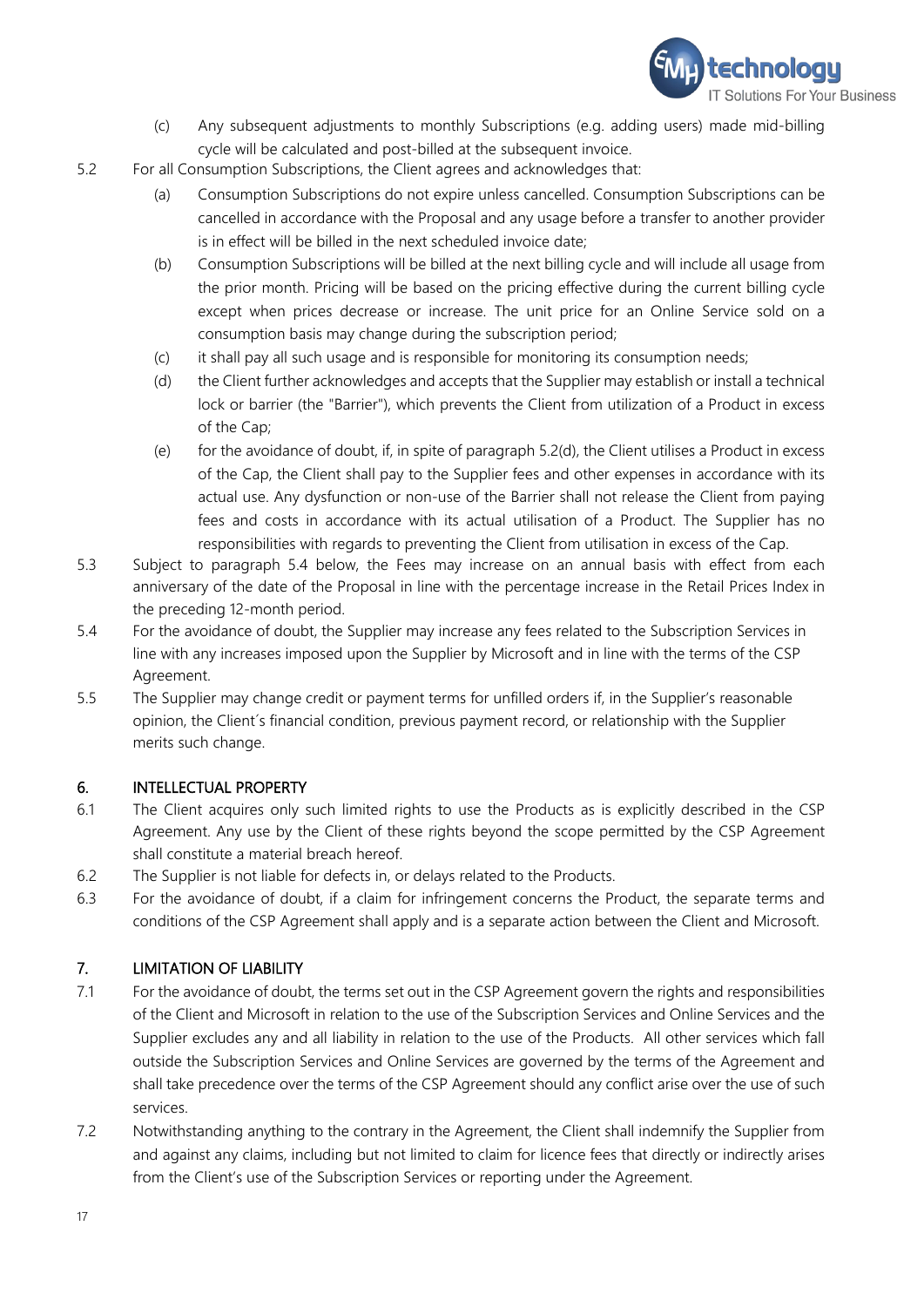

# 8. TERM & TERMINATION

- 8.1 The Client's perpetual licences and licences granted on a subscription basis will continue for the duration of the subscription period(s), subject to the terms of these CSP Managed Service Terms and the Agreement (as applicable). Unless otherwise specified in the applicable Proposal, the Client shall remain liable for any and all payments due in respect of the licences until the end of the respective subscription period.
- 8.2 Termination of the licences will not affect any other Services provided under these CSP Managed Services Terms or the Agreement.
- 8.3 The Supplier shall not be liable whatsoever to the Client following any termination or suspension of the Subscription for legal, regulatory or any other reasons by Microsoft or the Third Party Distributor.
- 8.4 The Supplier may terminate the CSP Managed Services immediately on giving written notice to the Client if:
	- (a) payment of any amount due from the Client under these CSP Managed Services Terms is overdue by ten (10) Business Days or more, provided that the Supplier has given the Client ten (10) days' written notice of such failure to pay; and/or
	- (b) upon termination by Microsoft of the licence(s); and/or
	- (c) in accordance with the CSP Agreement.
- 8.5 On termination of the Agreement for any reason:
	- (a) the Client shall pay all outstanding sums owing to the Supplier up to and including the date of termination;
	- (b) all licences granted under the Agreement will terminate immediately except for fully-paid, perpetual licences;
	- (c) for metered Products billed periodically based on usage, the Client must immediately pay for unpaid usage as of the termination date; and
	- (d) if Microsoft is in breach and the Client is entitled, the Client will receive a credit for any Subscription Services fees, including amounts paid in advance for unused consumption for any usage period after the termination date.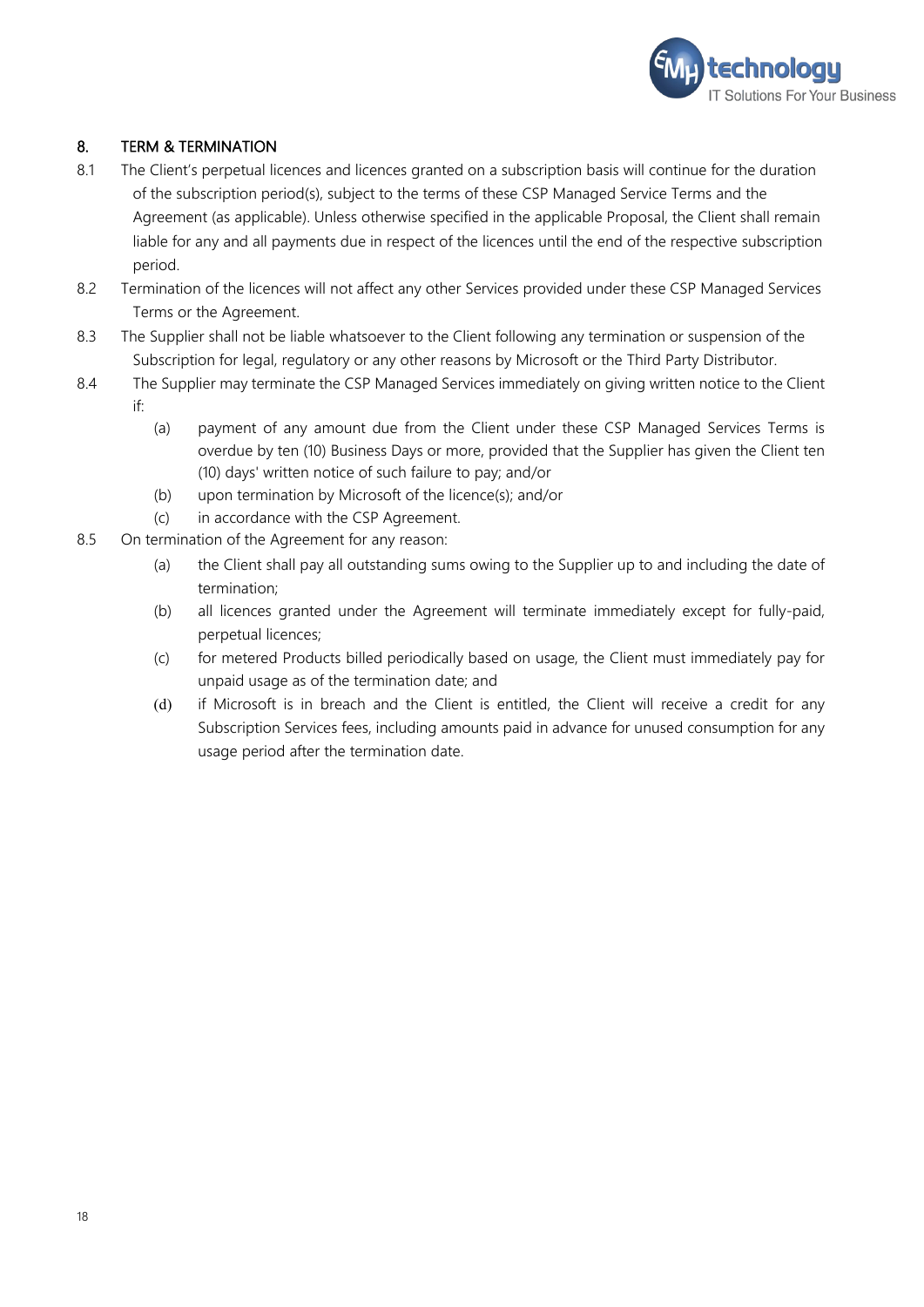

#### SCHEDULE 3 - SUPPLY OF GOODS

#### DEFINITIONS:

Goods: the goods to be provided as part of the Services (or any part of them), as set out in the Proposal in the relevant section or as otherwise agreed in writing between the Parties.

## 1. THE GOODS

- 1.1 Any samples, drawings, descriptive matter or advertising produced by the Supplier and any descriptions or illustrations contained in the Supplier's catalogues, brochures or website are produced for the sole purpose of giving an approximate idea of the Goods described in them. They shall not form part of the Agreement or have any contractual force.
- 1.2 The Supplier reserves the right (but does not assume the obligation) to make any changes in the specification of the Goods which are required to conform with any applicable legislation or, where the Goods are to be supplied to the Client's specification, which do not materially affect their quality or performance.
- 1.3 If the Supplier cannot supply the Goods ordered by the Client, the Supplier reserves the right to offer Goods of equal quality at no extra cost. In such a case, if the Client does not wish to accept the alternative Goods offered, it may cancel the order and require the refund of any money paid to the Supplier in respect of that order, including carriage charges. This shall be the sole remedy of the Client in these circumstances.
- 1.4 Where the Goods are being supplied by a third party supplier, they will be supplied subject to any terms and conditions of sale and returns policy relating thereto by the relevant manufacturer and/or third party supplier.

#### 2. DELIVERY

- 2.1 The Supplier shall endeavour to deliver Goods to the agreed delivery location on the agreed delivery date. Time for delivery shall not be of the essence of the contract.
- 2.2 If the Supplier fails to deliver Goods by the relevant delivery date after being given a reasonable opportunity to remedy such delay, except to the extent that such delay is due by a third party for which the Supplier shall have no liability, its liability shall be limited to the costs and expenses incurred by the Client in obtaining replacement goods of similar description and quality in the cheapest market available, less the price of the Goods. The Supplier shall have no liability for any failure to deliver Goods to the extent that such failure is caused by:
	- (a) a delay from the manufacturer, third party supplier or other third party;
	- (b) a Force Majeure event; or
	- (c) the Client's failure to provide the Supplier with adequate delivery instructions or any other instructions that are relevant to the supply of the Goods.
- 2.3 If ten (10) Business Days after the day on which the Supplier attempted to make delivery of Goods the Client has not taken delivery of those Goods, the Supplier may resell or otherwise dispose of part or all of the Goods and, after deducting reasonable storage and selling costs, account to the Client for any excess over the price of the Goods, or charge the Client for any shortfall below the price of the Goods.
- 2.4 The Supplier may deliver Goods by instalments, which shall be invoiced and paid for separately. The Client may not cancel an instalment because of any delay in delivery or defect in another instalment.

#### 3. WARRANTIES

3.1 For Goods supplied to the Client, the Supplier shall pass onto the Client to the extent that it is able to do so, the benefit of any standard warranty or guarantee that is provided to the end user of the Products by the manufacturer/third party supplier(s) ("OEM Warranty"). The Supplier's only liability will be limited by the terms set out in such OEM Warranty.